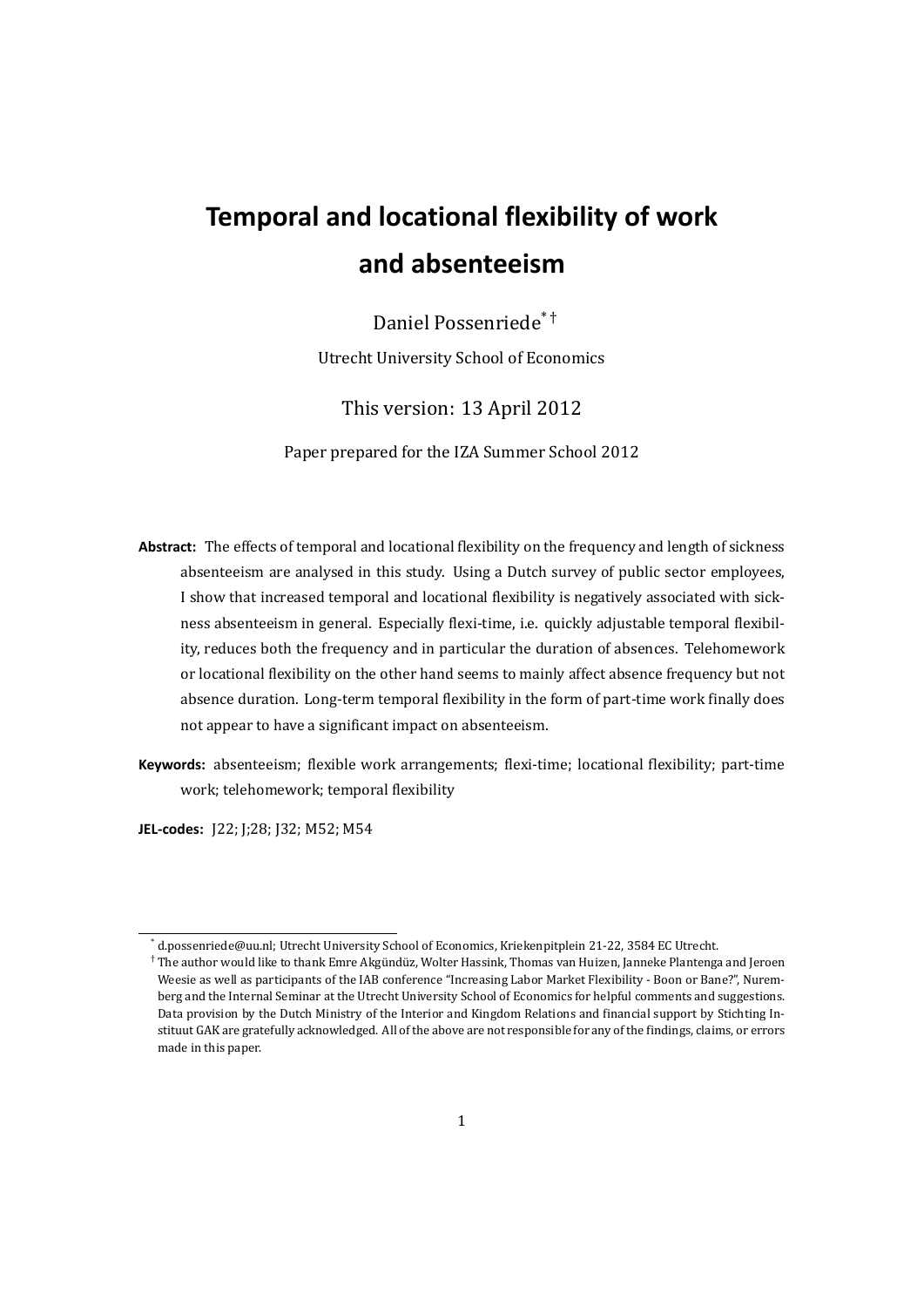## **1 Introduction**

The timing and setting of work has received surprisingly little attention among labour economists.<sup>1</sup> Most of the time it is implicitly assumed that employees work together simultaneously and at the same location in order to produce goods and services. This does not always have to be the case, of course. An interesting new development in this respect refers to temporal and locational flexibilit[y](#page-1-0) (TLF). An increasing number of establishments experiment with a new organisation of work and working time in which employees perform their tasks remotely and outside regular office hours (Messenger, 2010). The share of establishments in 21 EU-countries which offered some type of flexibility regarding the beginning and end of daily working time for example rose from 48% to 57% between 2005 and 2009 alone (Riedmann et al., 2010). In the EU the share of employees involved int[elewo](#page-18-0)rk increased from 4.5% to 7% from 2000 to 2005 (Welz and Wolf, 2010).

Facilitated by new, output-oriented management styles and modern ICT technologies, employees can exert more control over the timing and setting [of wo](#page-19-0)rk, which becomes much more individualised under TLF. The extent to which TLF can be incorporated into different [jobs a](#page-19-1)nd task profiles certainly varies as the importance of simultaneity differs between production processes (cf. Owen, 1977). Compare for example the type of work in an operating room or on an assembly line on the one hand with the type of work of knowledge or web workers on the other. Yet, modern technology reduces the importance of synchrony in timing and location, allowing for new possibilities in th[e orga](#page-18-1)nisation of work and working time.

It may be presumed that increased TLF is beneficial for employees and in line with the preferences of modern knowledge workers. Employees demand flexible working schedules in order to suit their preferred life styles and to strike a balance between work and personal life. TLF caters this demand by giving employees more control over duration, scheduling and setting of work (Lewis, 2003; Plantenga, 2003; Rau, 2003). As a result, TLF allows employees to work during times more suited to their personal needs and circadian rhythm. TLF also reduces time spent commuting or sometimes eliminates commuting altogether. Previous research indicates accordingly that TLF improv[es the](#page-18-2) fit between [paid w](#page-18-3)ork [and pr](#page-19-2)ivate life and increases job satisfaction (Possenriede and Plantenga, 2011).

Implementing TLF and giving employees more control over time and place of work is not without cost for the employer though. There is less opportunity for direct interaction between employees when they [do no](#page-18-4)t work simultaneously at the same place. This makes it more complicated to instruct and monitor employees, possibly resulting in a more distant employer-employee relationship. Productivity may also depend on synchrony of activities, because employees need to perform

<span id="page-1-0"></span><sup>&</sup>lt;sup>1</sup> The most notable exception probably being Daniel Hamermesh (e.g. Hamermesh, 1998, 1999, 2002; Hamermesh and Pfann, 2005)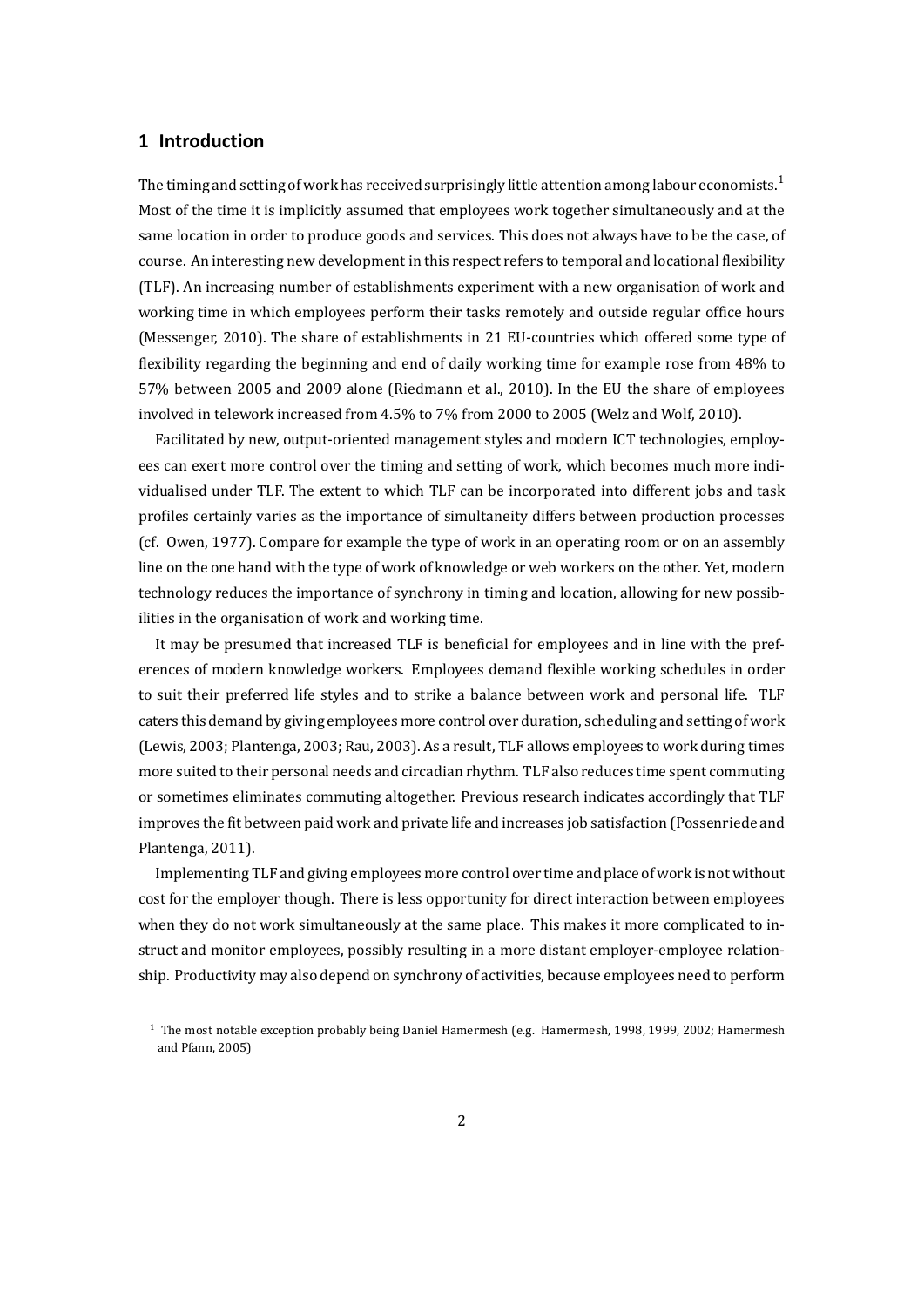time-critical tasks, interact directly with clients or complement each other in the production process (Heywood and Jirjahn, 2009; Kremer, 1993). Employers may also benefit from increased TLF for employees however (Anxo et al., 2006; Chung, 2009; Reilly, 2001). It can save costs because turnover and travel expenses are reduced and less office space is needed. Furthermore, employees' attitudes and morale a[re im](#page-17-0)proved,l[eading](#page-18-5) to more dedicated employees(T. D. Allen, 2001; Kelliher and Anderson, 2010).

Another important issue is the reduction of absenteeism rates through increased TLF. Across Europe, average rates of absence are between 3% and 6% of working time with estimate[d costs](#page-15-0) amounting to 2.5% of G[DP \(Ed](#page-17-1)wards and Greasley, 2010). In the Netherlands, with average absence rates of around 4.3% in recent years, yearly wage costs of sickness absenteeism are estimated to be 7.5 billion EUR (Hartman et al., 2010). TLF may reduce absenteeism because employees can flexibly respond to minor sicknesses or private 'eme[rgenci](#page-16-0)es'. Furthermore it may improve worker's health, through reduced stress and increased job satisfaction, for example.

In this article I analyse the eff[ects o](#page-17-2)f TLF on absenteeism. In particular, I use a cross-section survey of Dutch public sector employees to analyse the effects of TLF on the frequency and duration of sickness absenteeism. Unfortunately the statistical treatment of TLF is far from perfect yet. TLF in the strict sense refers to an individualized organisation of work and working times in which at least part of the work can be done outside the premises of the employer and outside regular work hours. In this study I presume that the organisational and agency aspects of TLF are best represented by flexible work arrangements (FWA) such as flexi-time, telehomework and part-time work (Lewis, 2003; Rau, 2003). Flexi-time gives employees (some) control over their work schedule and part-time work enables employees to adjust the weekly duration of work. Both are presumed to capture the individualised working times of TLF. Telehomework allows employees (some degree of) indi[vidua](#page-18-2)l choi[ce in t](#page-19-2)he location of work and covers the possibility to work at different places.

Due to the prevalence of part-time work in the Dutch economy, it is particularly interesting to see whether alternative means to provide flexibility and autonomy to employees, namely flexibility in the timing and location of work, provide significant labour market effects.

#### **2 TLF and absenteeism**

There are several reasons why increased TLF may reduce absenteeism. First, there may be direct effects of increased control over working time and place on absenteeism. It has previously been argued that absenteeism is higher when there is a mismatch between preferred and actual working hours (Dunn and Youngblood, 1986) and that absenteeism serves as a coping mechanism against bad working conditions, such as low work-time control (Kristensen, 1991). It is therefore to be expected that the absence rate is lower if employees have a say over their working time and place.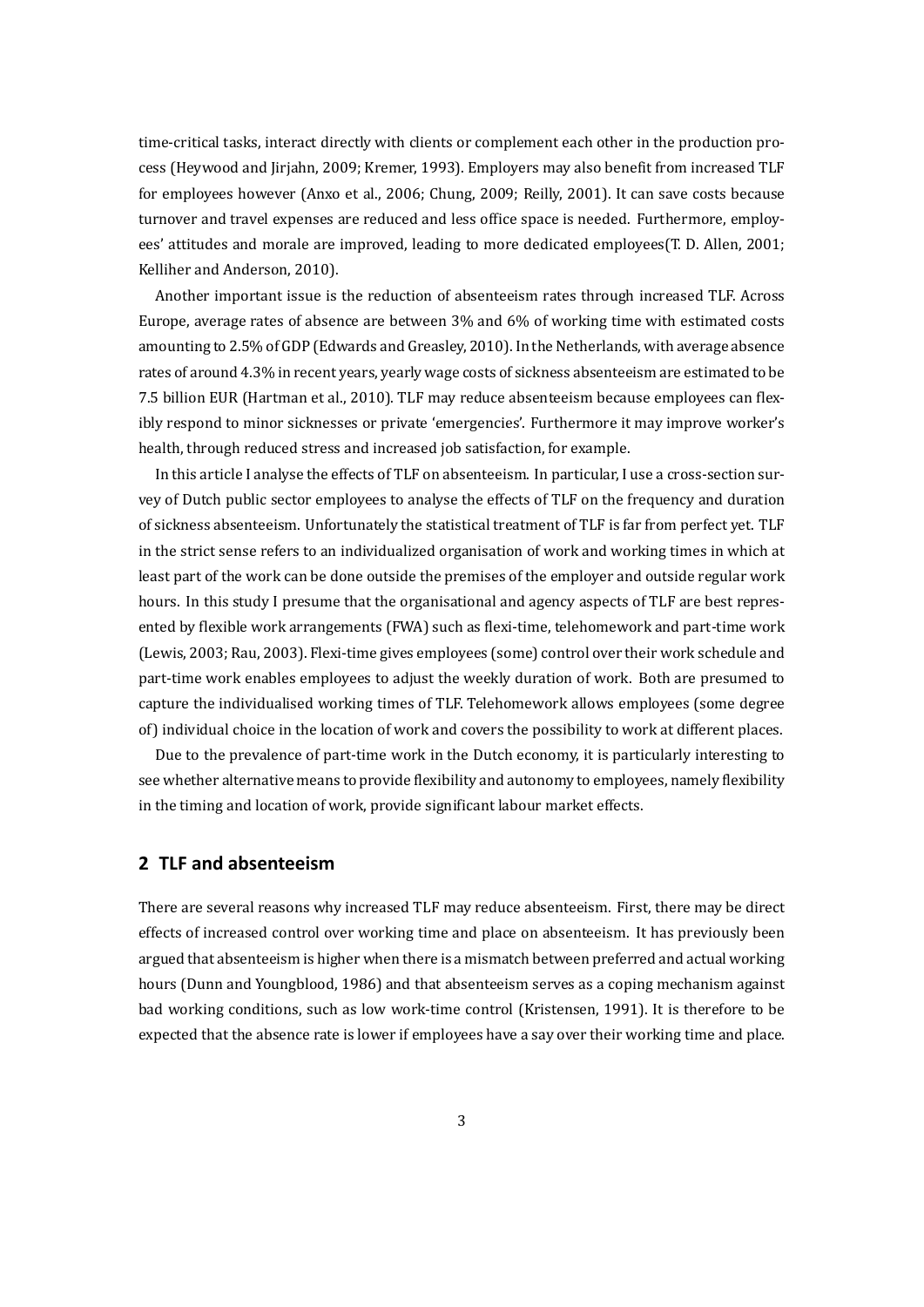Second, the timing of and the fit between work and non-work related activities may be improved under TLF. Emergencies and other non-work responsibilities that appear more or less unplanned may interfere with employee's ability to show up at work. Under a fixed working time regime only absenteeism permits an employee to undertake these activities and may therefore be used to obtain work schedule flexibility (S. G. Allen, 1981). An employee with TLF on the other hand experiences less time restrictions and can thus fit these activities flexibly into his or her schedule. So instead of using sick leave as a shortcut to be able to react to unforeseen emergencies or attend important non-work activities during schedule[d wor](#page-15-1)king time – i.e. instead of 'shirking' – employees may make use of flexible work arrangements for this purpose (Kim and Campagna, 1981).<sup>2</sup>

TLF may in particular be relevant for young working parents struggling to resolve work-family conflict. Especially young children are likely to cause unexpected emergencies that interfere with work responsibilities (Greenhaus and Beutell, 1985). Here again, more control [over t](#page-17-3)[he](#page-3-0) timing and location of work may reduce the need to 'shirk'. Two previous studies accordingly point towards a negative relationship of flexi-time on work-family conflict and subsequent absenteeism. Ralston and Flanagan (1985) found that flexi-time red[uces ab](#page-16-1)senteeism of both men and women by helping to cope with inter-role conflict. VandenHeuvel (1997) shows that family-related absence is reduced if (female) workers can flexibly reschedule their work hours due to family reasons. So, TLF may reduce absent[eeism](#page-19-3) especially for employees with family responsibilities, due to a higher need for flexibility.

Increased control over working time and place may not only change the way in which employees reconcile emergencies and non-work activities with their work responsibilities, but also how they deal with (minor) sicknesses and sickness absenteeism. Employees, who are sick and have the opportunity to flexibly reschedule their work or to work at home, may not report sick or return to work more quickly than employees without these opportunities. $3$ 

Apart from these behavioural effects, TLF may have a positive effect on employees' health through various pathways as well. Work-time control is associated with positive health outcomes and has been shown to moderate adverse effects on health associated wit[h w](#page-3-1)ork-related stress and employeroriented flexibility, such as overtime and work at irregular hours (Ala-Mursula, Vahtera, Linna et al., 2005; Costa et al., 2006; Grzywacz et al., 2008; Olsen and Dahl, 2010). Temporal flexibility furthermore reduces the impact of long domestic and total working hours on absences and workfamily interference (Ala-Mursula, Vahtera, Kouvonen et al., 2006; Ala-Mursula, Vahtera, Pentti et

 $2$  [Of cour](#page-15-2)se, these two [means o](#page-15-3)f obtaining work sc[hedule](#page-17-4) flexibility come at di[fferent](#page-18-6) (potential) costs to employees and employers. Increased absences may for example result in lower wages, a lower likelihood of promotion or even dismissal for the employee. With TLF the risk of these drawbacks sho[uld be](#page-15-4) smaller.

<span id="page-3-1"></span><span id="page-3-0"></span><sup>&</sup>lt;sup>3</sup> This effect may be double-edged, though. If work pressure is high, more flexibility may lead to presenteeism, however, i.e. working on the job while being sick. Presenteeism has in general been shown to affect health negatively and is therefore detrimental to productivity and employees' well-being (Hansen and Andersen, 2009; Kivimäki et al., 2005).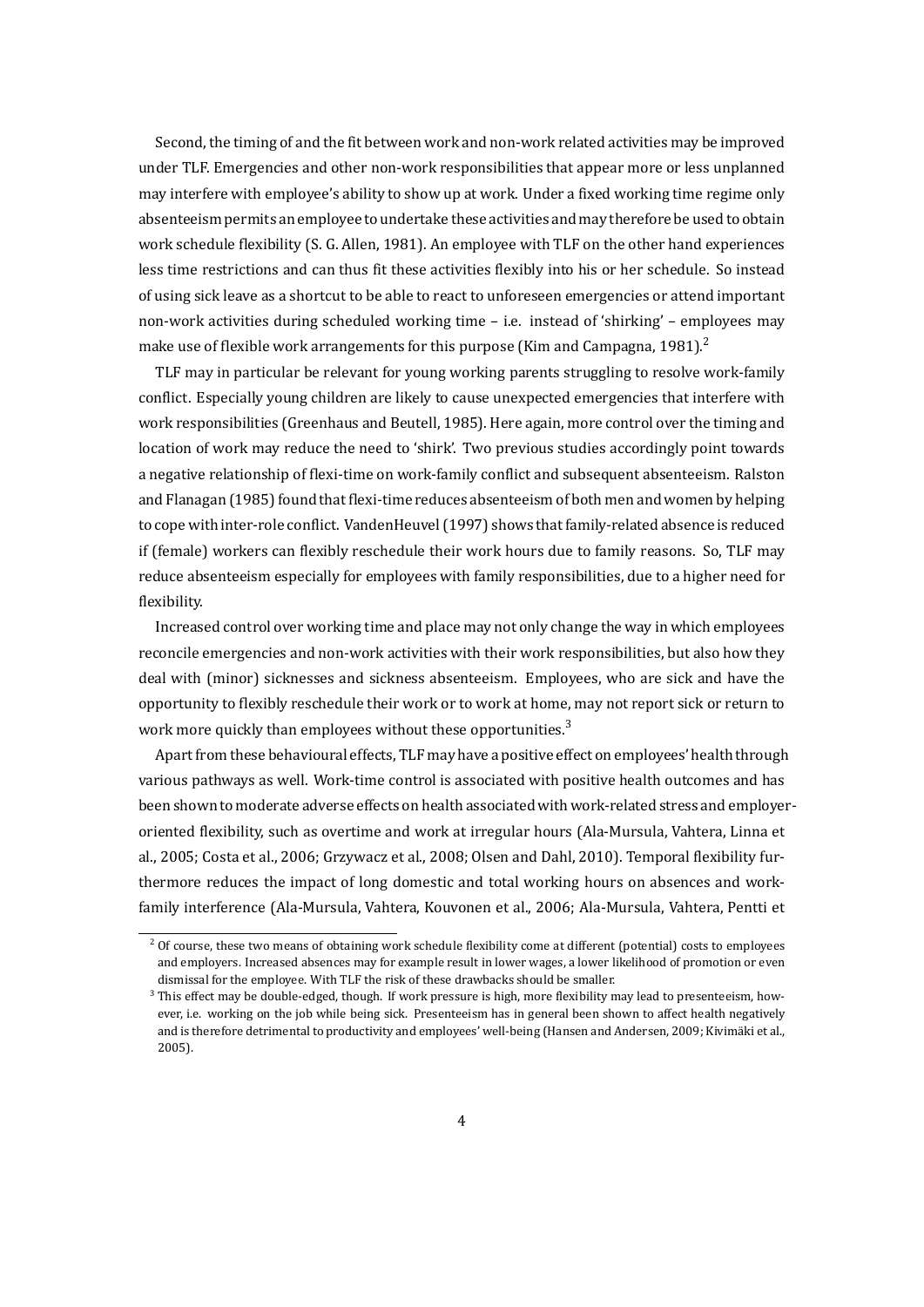al., 2004; Geurts et al., 2009). Commuters in particular experience a reduction of time available for domestic work, discretionary leisure activities, sleep, and recovery, which again can lead to health complaints and therefore higher sickness absence rates (Costal et al., 1988). Since TLF can reduce co[mmuti](#page-15-5)ng times sub[stanti](#page-16-2)ally, it may reduce absenteeism via this route as well (Ala-Mursula, Vahtera, Kouvonen et al., 2006). TLF finally increases job satisfaction (Possenriede and Plantenga, 2011; Scandura and Lankau, 1997) which again has been shown to im[prove](#page-15-6) health (Faragher et al., 2005; Fischer and Sousa-Poza, 2009).

Until now we conside[red TL](#page-15-4)F and its potential to reduce absenteeism in rather general terms. [Yet th](#page-18-4)ere may be differences [betw](#page-19-4)een arrangements such as flexi-time and telehomework on the [one h](#page-16-3)and and part-time work [on the](#page-16-4) other. Most of the obstacles to work attendance, sicknessrelated or otherwise, come at short notice. Flexi-time and telehomework make it possible to adjust working schedule and place on a relatively short notice and I consequently assume that these arrangements have a significant impact on absenteeism. Part-time work is different in this respect because adjustments of the length of work are not so quickly made. It seems unlikely then that part-time work will have the same short-term behavioural effects on absenteeism. Nevertheless, as has already been mentioned above, some long-term indirect effects may exist, via health, stress, job satisfaction, etc. Part-time employment may therefore have an effect in this domain.

Part-time workers report for example to be less exposed to work-related health and safety risks, such as hazards and poor ergonomic conditions, and to experience lower work intensity. They also report fewer work-related health symptoms, such as backache, muscular pain, stress and fatigue. This may partly be due to sorting into particular sectors and task profiles, but may also be caused by a shorter exposure to adverse working conditions due to shorter work hours (Burchell et al., 2007; Fagan and Burchell, 2002; Isusi and Corral, 2004).

Shorter work hours also improve the combination of paid work and private life. Part-time employment gives more room for flexible scheduling, because the smaller the number of working [hours](#page-15-7) of an employee, the [small](#page-16-5)er their fractionr[elativ](#page-17-5)e to a given amount of business hours and therefore the more room to schedule these hours into the roster. More part-time than full-time workers indeed report to have at least some control over the scheduling of their working hours. Part-time employees accordingly report more often that their work lives are compatible with other commitments (Burchell et al., 2007; Fagan and Burchell, 2002). Furthermore, the opportunity costs of work increase under the assumption of decreasing marginal utility from work. More working hours would therefore lead to an increase in absenteeism (S. G. Allen, 1981, p. 79). $^4$ 

In summary there are seve[ral wa](#page-15-7)ys how TLF influenc[es abs](#page-16-5)enteeism. It may change the way em-

<span id="page-4-0"></span><sup>4</sup> Increased hours may theoretically lead to a *decrease* in absences as well, beca[use the](#page-15-1) cost of [a p](#page-4-0)otential job loss increases with working hours (Drago and Wooden, 1992). Empirically, Drago and Wooden (ibid.) also find a positive (composite) effect, however.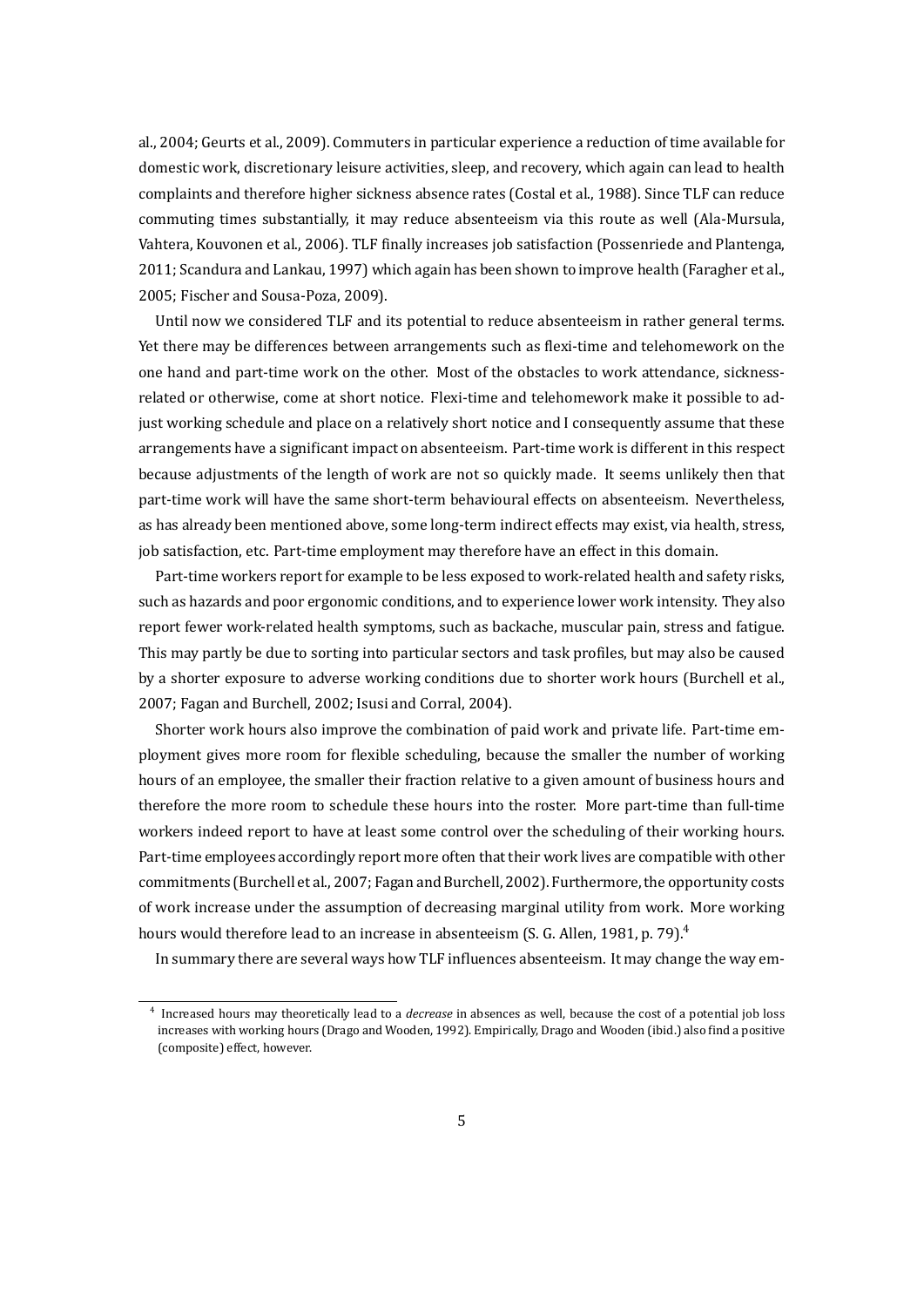ployees directly deal with emergencies and (minor) sickness and may improve health, for example by reducing stress and increasing job satisfaction. Part-time work is different from flexi-time and telehomework in that it usually cannot be adapted as quickly to changing circumstances as the latter two. Part-time work may nevertheless have positive longer-term effects on health and worklife fit and may therefore reduce absenteeism as well. These considerations lead to the following hypotheses:

Hypothesis 1: *Increased temporal and locational flexibility through the use of flexible work arrangement (flexi-time, telehomework, part-time work) will be negatively associated with sickness absenteeism.*

Hypothesis 2: *The association will be stronger for flexi-time and telehomework than for part-time work, because the former make it possible to adjust the timing and location of work at short notice.*

Hypothesis 3: *The association between temporal and locational flexibility and sickness absenteeism will be stronger for employees with family responsibilities than for those without, due to a higher demand for flexibility for the former group of employees.*

## **3 Methodology**

#### **3.1 Data**

The Dutch Public Sector Employee Survey 2004 (*Personeelsonderzoek Overheidspersoneel*, PO 2004) by the Dutch Ministry of the Interior and Kingdom Relations (MinBZK, 2005) is used for the analysis.<sup>5</sup> This survey is conducted bi-annually to study the satisfaction, motivation, profile and labour market behaviour of the public sector employees in the Netherlands. The PO 2004 edition is unique in that it includes data on the preference for and the availabilit[y of fle](#page-18-7)xible work arrangemen[ts](#page-5-0) and other working conditions. It contains data on 24,414 employees from all public sectors, like state government, municipalities, police, defence, schools, universities, and academic hospitals and provides detailed information on work organisation, fringe benefits, and other work-related factors, as well as socio-economic and household characteristics of the surveyed employees. All respondents were employed with the same employer for the whole year 2003 (ibid., p. 63).<sup>6</sup> Data from individuals working in the defence sector as well as from all individuals with missing information on one of the variables used was excluded from the analysis. Table 1 presents an overview

 $5$  The PO datasets are available for scientific research upon request at the Dutch Ministry of the Interior and Kingdom Relations.

<span id="page-5-0"></span><sup>6</sup> This includes employees who changed jobs or had multiple contracts with the same em[pl](#page-6-0)oyer, who stopped working for not more than three months and resumed afterwards, or whose number of working hours changed. It does not include employees who entered and left the public sector or changed employers within the public sector (e.g. from one police corps to another) in 2003 (MinBZK, 2005, p. 69). For a description of the sample design see MinBZK (ibid., p. 64 et sqq.).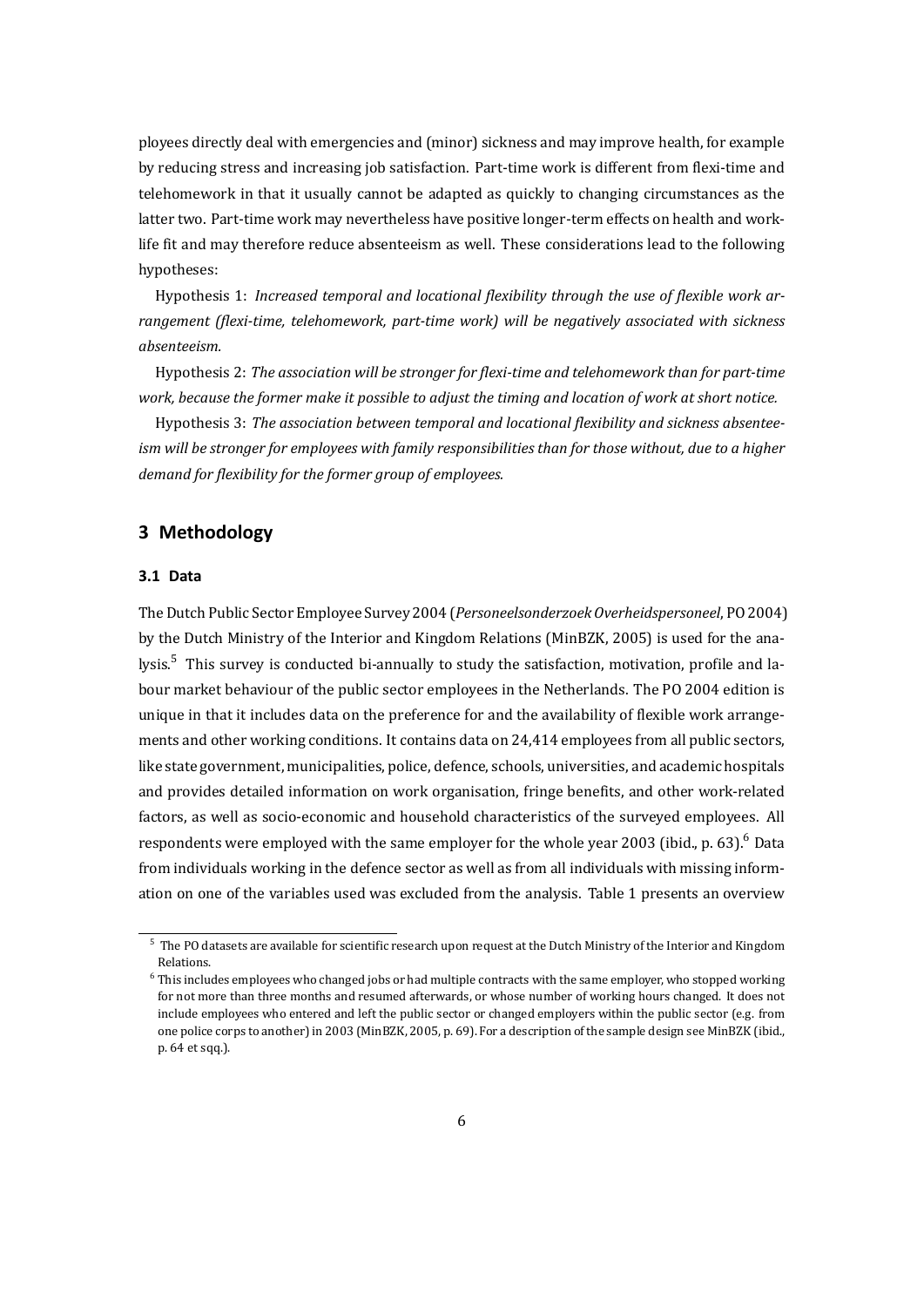<span id="page-6-0"></span>

| Variable          | Definition                                 | Mean  | Std. Dev. | Min              | Max          |
|-------------------|--------------------------------------------|-------|-----------|------------------|--------------|
| Absence frequency | Number of times reported sick in 2003      | 1.088 | 1.415     | $\boldsymbol{0}$ | 25           |
| Absence duration  | Total number of days reported sick in 2003 | 7.016 | 20.998    | $\mathbf{0}$     | 260          |
| Flexi-time        | Access to flexible working times           | 0.569 | 0.495     | $\bf{0}$         | 1            |
| Telehomework      | Access to work at home every now an then   | 0.519 | 0.500     | $\boldsymbol{0}$ | $\mathbf{1}$ |
|                   |                                            |       |           |                  |              |
| Part-time         | Part-time categories                       |       |           |                  |              |
| 1                 | Small part-time job (1-11h)                | 0.023 | 0.150     | $\mathbf{0}$     | $\mathbf{1}$ |
| 2                 | Medium part-time job (12-19h)              | 0.080 | 0.272     | $\bf{0}$         | 1            |
| 3                 | Large part-time job (20-35h)               | 0.313 | 0.464     | 0                | 1            |
| 4                 | Full-time job (36+h)                       | 0.583 | 0.493     | $\bf{0}$         | $\mathbf{1}$ |
|                   |                                            |       |           |                  |              |
| Workdays          | Usual number of workdays per week          |       |           |                  |              |
| $\boldsymbol{0}$  | 0 workdays per week                        | 0.001 | 0.037     | $\mathbf{0}$     | $\mathbf{1}$ |
| 1                 | 1 workday per week                         | 0.012 | 0.109     | 0                | $\mathbf{1}$ |
| 2                 | 2 workdays per week                        | 0.051 | 0.220     | 0                | 1            |
| 3                 | 3 workdays per week                        | 0.150 | 0.357     | $\bf{0}$         | $\mathbf{1}$ |
| 4                 | 4 workdays per week                        | 0.283 | 0.450     | $\bf{0}$         | $\mathbf{1}$ |
| 5                 | 5 workdays per week                        | 0.496 | 0.500     | $\boldsymbol{0}$ | $\mathbf{1}$ |
| 6                 | 6 workdays per week                        | 0.007 | 0.082     | $\boldsymbol{0}$ | $\mathbf{1}$ |
|                   |                                            |       |           |                  |              |
| Female            | Female employee                            | 0.452 | 0.498     | $\bf{0}$         | 1            |
| Child 0-5         | Child(ren) 0-5 years living at home        | 0.173 | 0.378     | $\boldsymbol{0}$ | $\mathbf{1}$ |
| Child 6+          | Child(ren) 6+ years living at home         | 0.476 | 0.499     | $\boldsymbol{0}$ | $\mathbf{1}$ |
|                   |                                            |       |           |                  |              |
| Age               | Age categories                             |       |           |                  |              |
| $\mathbf{1}$      | 15-24 years                                | 0.028 | 0.166     | $\bf{0}$         | $\mathbf{1}$ |
| 2                 | 25-34 years                                | 0.175 | 0.380     | 0                | $\mathbf{1}$ |
| 3                 | 35-44 years                                | 0.272 | 0.445     | 0                | $\mathbf{1}$ |
| 4                 | 45-54 years                                | 0.372 | 0.483     | $\boldsymbol{0}$ | $\mathbf{1}$ |
| 5                 | 55+ years                                  | 0.153 | 0.360     | $\boldsymbol{0}$ | $\mathbf{1}$ |
| Family status     | Family status                              |       |           |                  |              |
| $\mathbf{1}$      | Single (incl. single parent)               | 0.024 | 0.152     | $\boldsymbol{0}$ | $\mathbf{1}$ |
| $\overline{c}$    | Cohabiting or married                      | 0.967 | 0.179     | $\boldsymbol{0}$ | $\mathbf{1}$ |
| 3                 | Living at parent's home                    | 0.005 | 0.072     | $\boldsymbol{0}$ | $\mathbf{1}$ |
| 4                 | Other                                      | 0.005 | 0.067     | $\pmb{0}$        | $\mathbf{1}$ |
|                   |                                            |       |           |                  |              |

| Table 1: Variable definitions and summary statistics |  |  |  |  |  |  |  |
|------------------------------------------------------|--|--|--|--|--|--|--|
|------------------------------------------------------|--|--|--|--|--|--|--|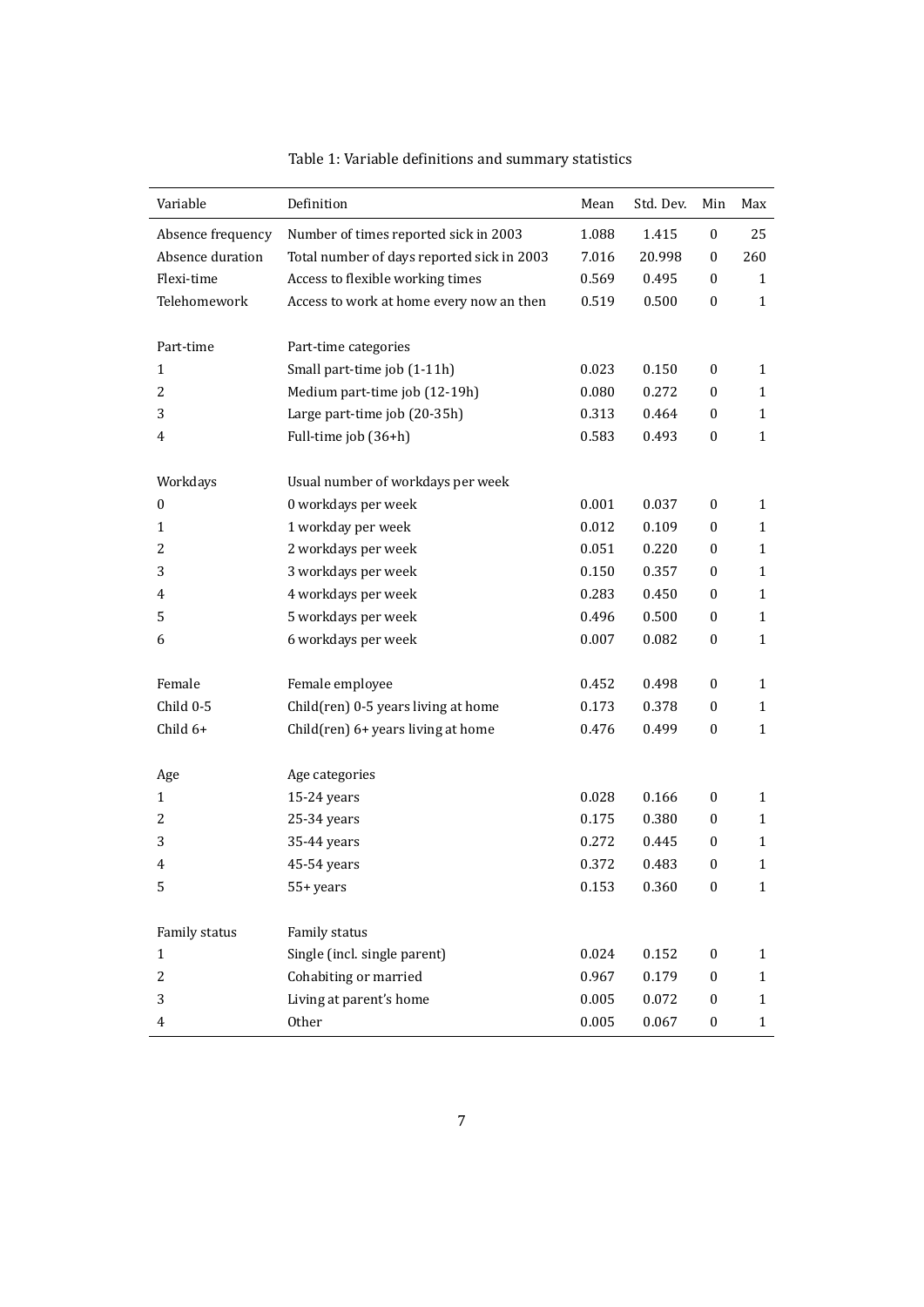| Variable       | Definition                                 | Mean   | Std. Dev. | Min              | Max          |
|----------------|--------------------------------------------|--------|-----------|------------------|--------------|
| Partner job    | Does partner have a job?                   |        |           |                  |              |
| $\mathbf{1}$   | No                                         | 0.200  | 0.400     | $\mathbf{0}$     | $\mathbf{1}$ |
| 2              | Yes. <= 20 hours per week                  | 0.190  | 0.393     | $\bf{0}$         | $\mathbf{1}$ |
| 3              | Yes. $>= 21$ hours per week                | 0.610  | 0.488     | $\boldsymbol{0}$ | $\mathbf{1}$ |
| Education      | Highest educational degree                 |        |           |                  |              |
| $\mathbf{1}$   | Primary school                             | 0.004  | 0.065     | $\bf{0}$         | $\mathbf{1}$ |
| $\overline{2}$ | Lower vocational training (e.g. lbo)       | 0.036  | 0.187     | $\boldsymbol{0}$ | $\mathbf{1}$ |
| 3              | Lower secondary education (e.g. mavo)      | 0.074  | 0.262     | $\boldsymbol{0}$ | $\mathbf{1}$ |
| 4              | Higher secondary education (e.g. vwo)      | 0.059  | 0.237     | $\mathbf{0}$     | 1            |
| 5              | Medium vocational training (e.g. mbo)      | 0.154  | 0.361     | $\boldsymbol{0}$ | $\mathbf{1}$ |
| 6              | Higher vocational training (e.g. hbo)      | 0.449  | 0.497     | $\bf{0}$         | 1            |
| 7              | Academic (e.g. bachelor kandidaatsexamen)  | 0.036  | 0.185     | $\bf{0}$         | $\mathbf{1}$ |
| 8              | Academic (e.g. master)                     | 0.187  | 0.390     | $\boldsymbol{0}$ | $\mathbf{1}$ |
| Experience     | How many years did you perform paid work?  | 22.559 | 10.403    | $\bf{0}$         | 55           |
| Wage           | Gross wage category                        |        |           |                  |              |
| $\mathbf{1}$   | $= 1.250$ EUR                              | 0.087  | 0.281     | $\mathbf{0}$     | $\mathbf{1}$ |
| 2              | 1.251 - 1.500 EUR                          | 0.073  | 0.259     | $\mathbf{0}$     | $\mathbf{1}$ |
| 3              | 1.501 - 1.750 EUR                          | 0.068  | 0.252     | $\boldsymbol{0}$ | $\mathbf{1}$ |
| 4              | 1.751 - 2.000 EUR                          | 0.082  | 0.274     | $\boldsymbol{0}$ | $\mathbf{1}$ |
| 5              | 2.001 - 2.500 EUR                          | 0.170  | 0.376     | $\boldsymbol{0}$ | 1            |
| 6              | 2.501 - 3.000 EUR                          | 0.135  | 0.342     | $\boldsymbol{0}$ | 1            |
| 7              | 3.001 - 3.500 EUR                          | 0.146  | 0.353     | $\mathbf{0}$     | 1            |
| 8              | 3.501 - 4.000 EUR                          | 0.102  | 0.302     | 0                | 1            |
| 9              | 4.001 - 4.500 EUR                          | 0.064  | 0.245     | $\boldsymbol{0}$ | $\mathbf{1}$ |
| 10             | 4.501 - 5.000 EUR                          | 0.036  | 0.186     | $\boldsymbol{0}$ | 1            |
| 11             | > 5.000 EUR                                | 0.038  | 0.191     | $\boldsymbol{0}$ | $\mathbf{1}$ |
| Contract type  | Type of contract                           |        |           |                  |              |
| 1              | Permanent contract                         | 0.950  | 0.217     | $\mathbf{0}$     | 1            |
| 2              | Temp. c. with prospects of permanent c.    | 0.024  | 0.154     | $\bf{0}$         | $\mathbf{1}$ |
| 3              | Temp. c. without prospects of permanent c. | 0.017  | 0.129     | $\bf{0}$         | 1            |
| 4              | Contract based on special arrangement      | 0.004  | 0.064     | $\bf{0}$         | 1            |
| 5              | Other                                      | 0.004  | 0.067     | $\boldsymbol{0}$ | $\mathbf{1}$ |

| Table 1: Variable definitions and summary statistics (continued) |  |
|------------------------------------------------------------------|--|
|                                                                  |  |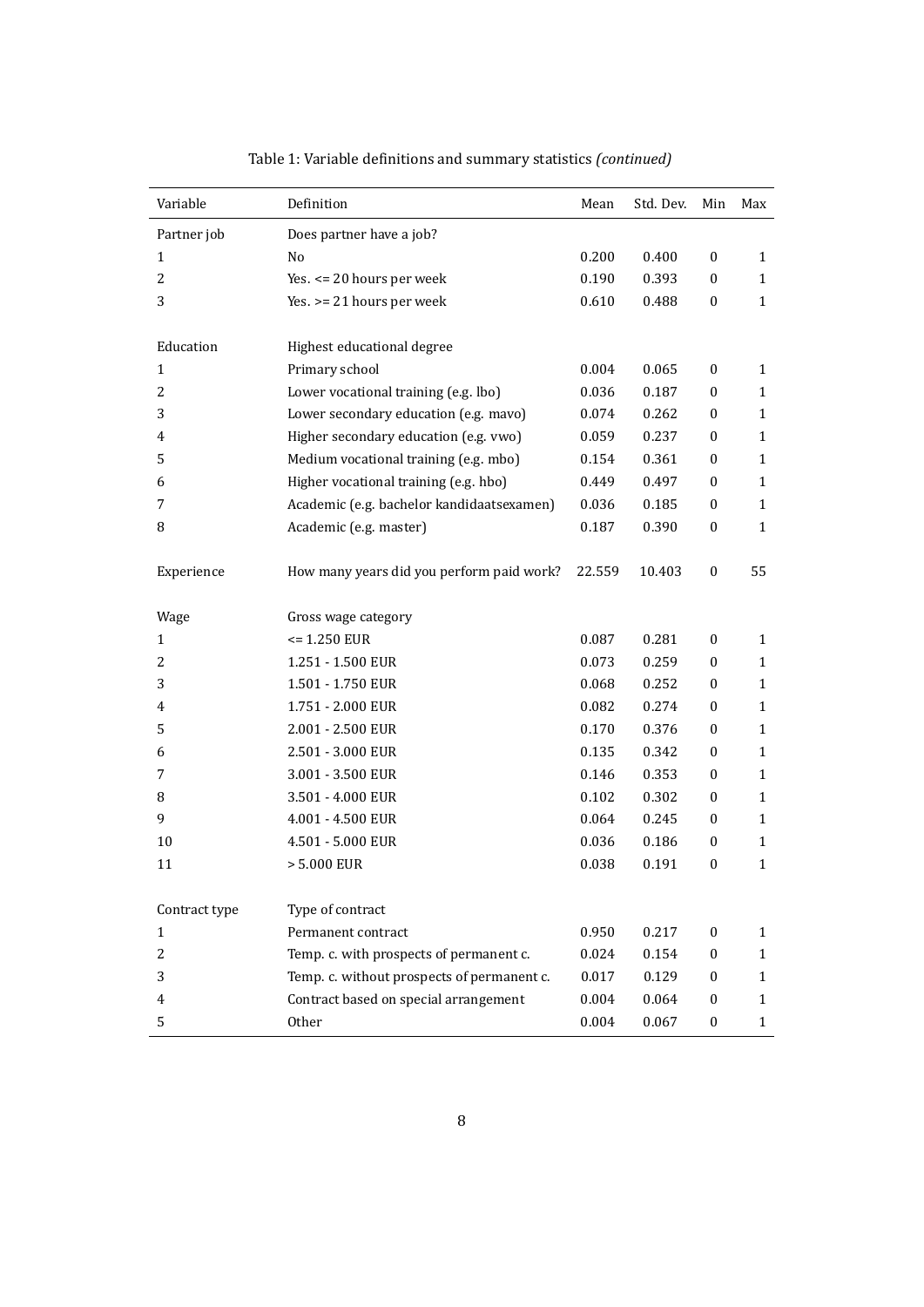| Variable           | Definition                                | Mean  | Std. Dev. | Min              | Max          |
|--------------------|-------------------------------------------|-------|-----------|------------------|--------------|
| Executive position | Are you supervising colleagues?           | 0.285 | 0.451     | $\boldsymbol{0}$ | $\mathbf{1}$ |
| Overtime           | Regularly working overtime                | 0.476 | 0.499     | 0                | $\mathbf{1}$ |
| Multiple jobs      | Employee holding 2+ jobs                  | 0.058 | 0.234     | $\boldsymbol{0}$ | $\mathbf{1}$ |
|                    |                                           |       |           |                  |              |
| Hour satisfaction  | Satisfaction with number of work hours    |       |           |                  |              |
| 1                  | I am satisfied                            | 0.827 | 0.378     | $\boldsymbol{0}$ | $\mathbf{1}$ |
| $\overline{c}$     | I would like to work more hours           | 0.053 | 0.224     | $\mathbf{0}$     | $\mathbf{1}$ |
| 3                  | I would like to work less hours           | 0.119 | 0.324     | $\boldsymbol{0}$ | $\mathbf{1}$ |
|                    |                                           |       |           |                  |              |
| Sector             | Sector                                    |       |           |                  |              |
| 1                  | State government                          | 0.176 | 0.381     | $\boldsymbol{0}$ | $\mathbf{1}$ |
| 2                  | Municipalities                            | 0.078 | 0.268     | $\boldsymbol{0}$ | $\mathbf{1}$ |
| 3                  | Primary school                            | 0.174 | 0.379     | $\boldsymbol{0}$ | 1            |
| 4                  | Secondary school                          | 0.172 | 0.377     | 0                | $\mathbf{1}$ |
| 5                  | Vocational training and further education | 0.137 | 0.344     | $\boldsymbol{0}$ | $\mathbf{1}$ |
| 6                  | Judiciary                                 | 0.013 | 0.113     | 0                | $\mathbf{1}$ |
| 7                  | Police                                    | 0.085 | 0.279     | $\boldsymbol{0}$ | $\mathbf{1}$ |
| 8                  | Research institutes                       | 0.014 | 0.118     | $\boldsymbol{0}$ | $\mathbf{1}$ |
| 9                  | Higher vocational training                | 0.029 | 0.168     | $\boldsymbol{0}$ | $\mathbf{1}$ |
| 10                 | Universities                              | 0.037 | 0.189     | $\boldsymbol{0}$ | $\mathbf{1}$ |
| 11                 | Conservancies                             | 0.019 | 0.137     | $\boldsymbol{0}$ | $\mathbf{1}$ |
| 12                 | Provinces                                 | 0.026 | 0.159     | 0                | $\mathbf{1}$ |
| 13                 | Academic hospitals                        | 0.040 | 0.197     | $\boldsymbol{0}$ | $\mathbf{1}$ |
|                    |                                           |       |           |                  |              |
| Firm size          | Number of employees                       |       |           |                  |              |
| $\mathbf{1}$       | 0-10 employees                            | 0.008 | 0.087     | $\boldsymbol{0}$ | $\mathbf{1}$ |
| $\overline{c}$     | 11-20 employees                           | 0.022 | 0.148     | $\boldsymbol{0}$ | $\mathbf{1}$ |
| 3                  | 21-50 employees                           | 0.059 | 0.235     | 0                | $\mathbf{1}$ |
| 4                  | 51-100 employees                          | 0.073 | 0.260     | $\theta$         | $\mathbf{1}$ |
| 5                  | 101-500 employees                         | 0.315 | 0.464     | 0                | $\mathbf{1}$ |
| 6                  | 501-1000 employees                        | 0.131 | 0.337     | 0                | $\mathbf{1}$ |
| 7                  | 1001-5000 employees                       | 0.249 | 0.432     | 0                | $\mathbf{1}$ |
| 8                  | 5000+ employees                           | 0.144 | 0.351     | $\mathbf{0}$     | $\mathbf{1}$ |

| Table 1: Variable definitions and summary statistics (continued) |  |  |
|------------------------------------------------------------------|--|--|
|------------------------------------------------------------------|--|--|

The descriptive statistics are based on the same sample as the Absence duration: Full sample model below ( $N = 15752$ ).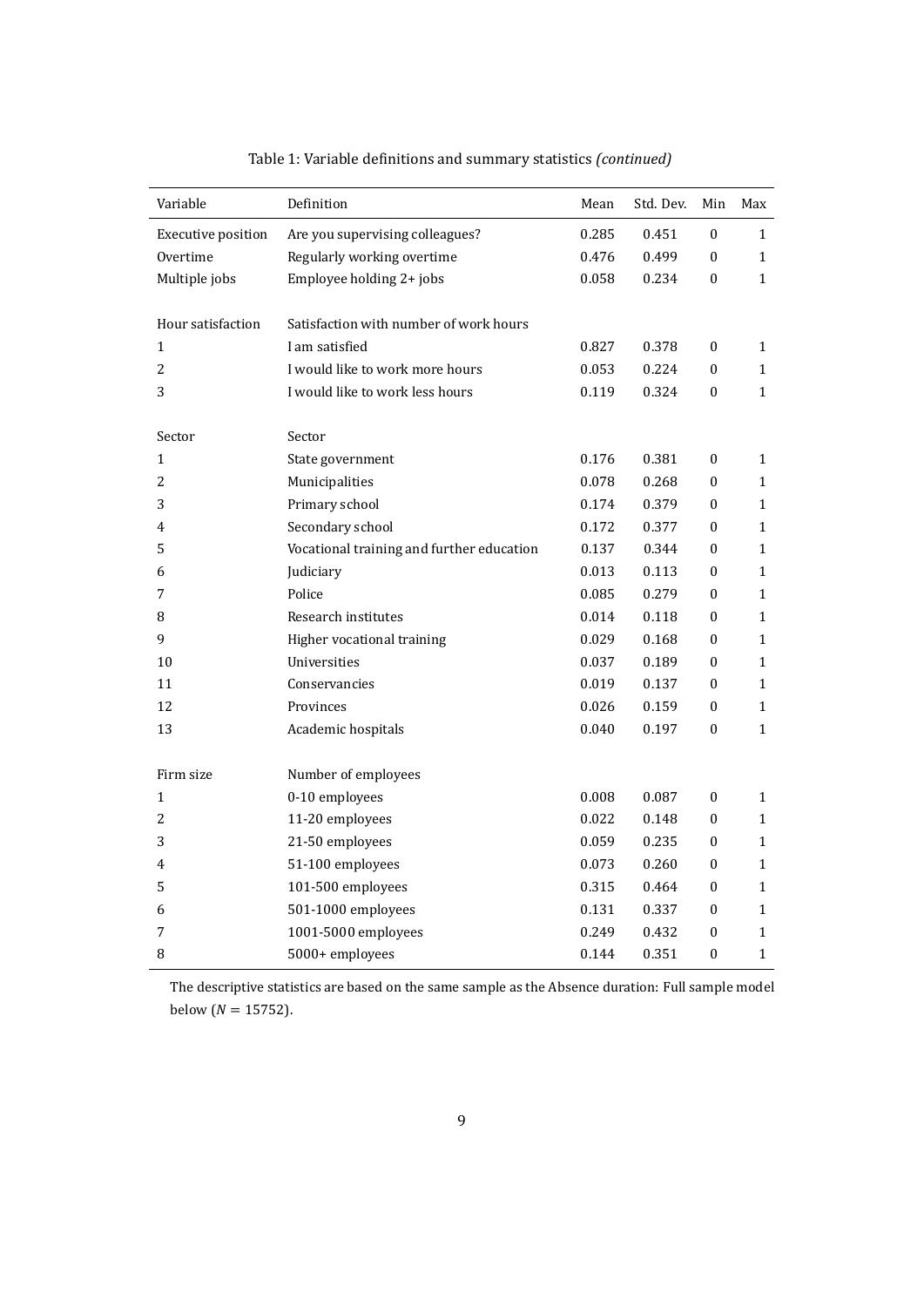and descriptive statistics of the variables used in the analysis.

The dataset contains three variables relating to absenteeism; a binary variable for whether or not the respondent reported sick in the previous year, the total number of times the respondent was absent (frequency) and the total number of days the respondent was absent (duration). The latter two are used as the dependent variables. In 2003 57.0% of the employees reported sick at least once. On average, employees called in sick 1.09 times and 7.02 days.

The main independent variables are the opportunity to work at home every now and then (telehomework) and to have flexible working times (flexi-time), which are both dummy variables (0 = no/don't know; 1 = yes) $^7$ , as well as three part-time work categories.

A large number of control variables that measure observable personal and household as well as job and employer characteristics are used. Many of these are likely to be correlated with FWA and to simultaneously affect [th](#page-9-0)e frequency and length of absences. Most control variables are measured as dummy or categorical variables.

#### **3.2 Statistical model**

Both dependent variables are count outcomes that exhibit significant overdispersion. The data was therefore fitted with a negative binomial regression model (NB). <sup>8</sup> The overdispersion parameter *α*, reported in the tables below, is significantly different from zero in all models. As a robustness check, the models were also estimated by Poisson quasi-MLE (Cameron and Trivedi, 2010, p. 577; Gourieroux et al., 1984). This alternative specification did not affe[ct](#page-9-1) the results significantly. Fitting the data with a zero-inflated model was rejected in favour of the NB, due to the risk of overfitting the data (Long, 1997, p. 249).<sup>9</sup>

Two models fo[r each](#page-16-7) of the two dependent variables were estimated. The first model includes all predictor variables with no interactions and the control variables.<sup>10</sup> In the second model I interact flexi-time andt[eleho](#page-18-8)mework[,](#page-9-2) respectively, with dummy variables indicating the presence of one or more children of different age categories. This will show us whether these work arrangements have an additional effect for employees with (small) children an[d r](#page-9-3)educe absenteeism by helping

 $<sup>7</sup>$  The "no" (arrangement not available) and the "don't know" categories are treated the same. For our analysis it is</sup> very unlikely that unknown policies affect absences. If an employee is not aware of whether or not she has access to an arrangement, she probably will not have made use of it.

<span id="page-9-0"></span><sup>&</sup>lt;sup>8</sup> More specifically a mean-dispersion model was used (NB2 in the terminology of Cameron and Trivedi (1998, pp. 70-77)). See Cameron and Trivedi (1998), Long (1997), Long and Freese (2005) orWinkelmann (2008) for the statistical theory of count data models. The statistical analysis was carried out using Stata 11 (StataCorp, 2011) with userwritten commands by Jann (2005; 2007) and Long and Freese (2005).

<span id="page-9-1"></span> $9\,$  In order to use zero-inflated models one basically has to assume that there is a two-stage process at work: The first process determines whether or [not it](#page-15-8) is struc[turally](#page-18-8) possible for an e[mploye](#page-18-9)e to be absent, th[e secon](#page-20-0)d determines the extent of the absences, given that absences are possible. I cannot think of any reason why the stru[ctural](#page-19-5) probability of an employee to be absent should be zero, however, so the us[e of ze](#page-18-9)ro-inflated models is not justified here.

<span id="page-9-3"></span><span id="page-9-2"></span> $^{\rm 10}$  Observations with missing values are excluded by listwise deletion.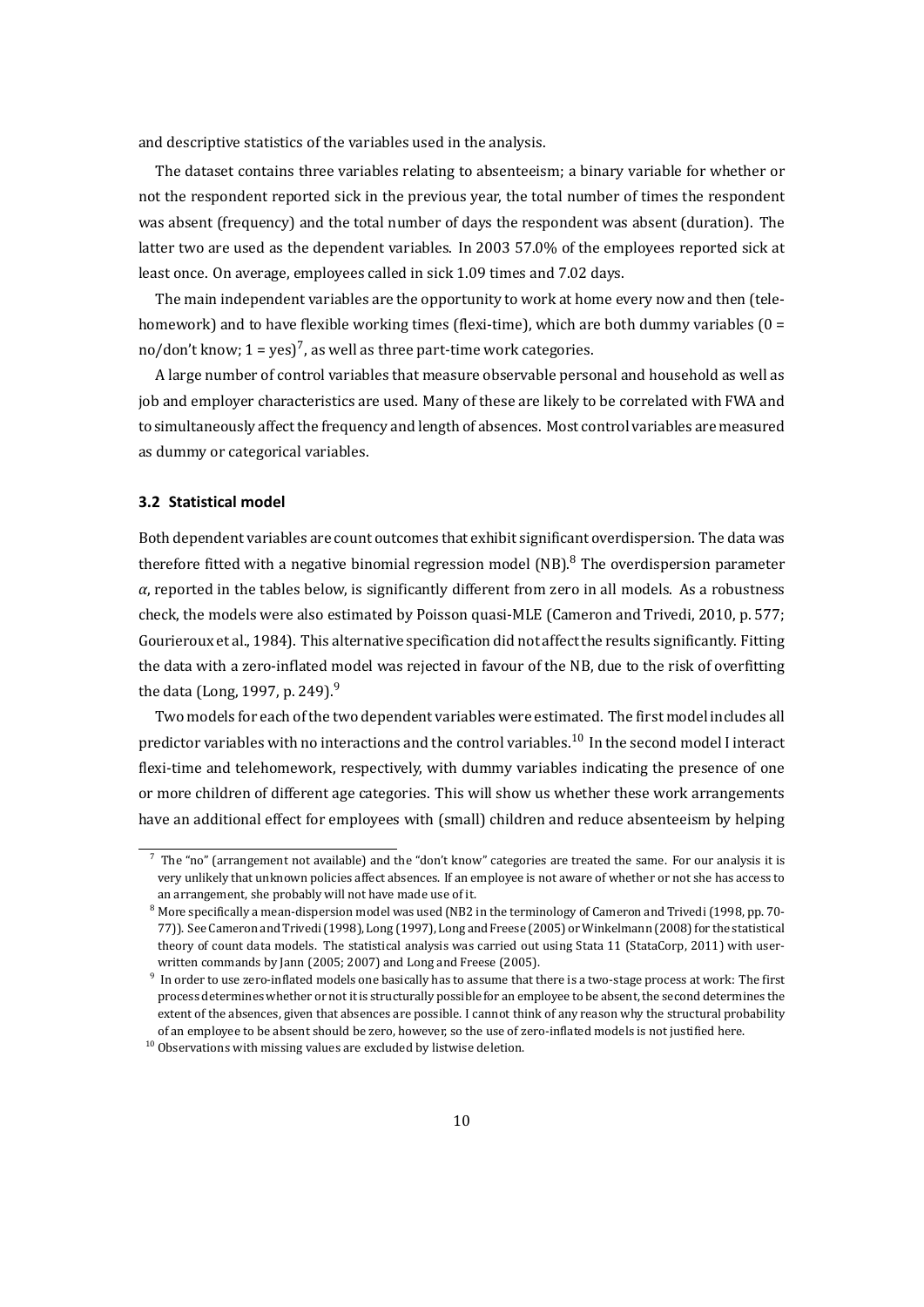them to combine paid work with private life. Both models were estimated for the full sample as well as for female and male employees separately in order to determine whether there are structural differences in the effect of FWA on the absence behaviour of men and women (VandenHeuvel and Wooden, 1995).

The usual limitations of cross-sectional data also apply to this empirical analysis. The analysis does not imply any statistical causality and despite the large number of control variables there may be p[otenti](#page-19-6)al biases due to unobservable heterogeneity at the employee, job, or firm level. Furthermore I have to rely on self-reported data, which means that measurement errors are possible, for example because employees may not fully recall the frequency and duration of absences in the previous year (Dionne and Dostie, 2007).

## **4 Results**

Table 2 shows the incidence rate ratios for the model without interactions. Access to flexi-time and access to telehomework have a significant effect on the number of times absent according to the model. Both reduce the absence frequency by 5.3% or 0.06 absences per year holding all other varia[ble](#page-11-0)s in the model constant (Absence frequency: Full sample). Access to flexi-time furthermore reduces the length of absences significantly by 15.7% or 1.27 days per year (Absence duration: Full sample). Part-time work does not have a significant effect on both the absence frequency and duration. No single category of part-time workers is individually nor are they jointly significantly different compared to full-time workers (36+h) both with respect to the frequency and duration of absences. Note however that the regular weekly number of days at work was controlled for, in order to account for the fact that the absolute risk of absence is reduced for those who work fewer days.

As a next step I estimated the model separately by gender in order to determine whether there are significant differences in the effect of TLF on the absence behaviour of men and women. The estimation results from the separate regressions are combined by seemingly unrelated estimation (StataCorp, 2009; Weesie, 1999).<sup>11</sup> Subsequent Wald tests for differences in the coefficients do not reject the hypothesis of equal coefficients of the flexible work arrangements for male and female employees, both with respect to frequency and duration of absences (see Table 2).<sup>12</sup>

In order [to ana](#page-19-7)lyse wh[ether F](#page-19-8)[WA](#page-10-0) have an additional effect for employees with family responsibilities, the flexi-time and telehomework variables are both interacted with dummy variables indicating the presence of one or more children of two different age categories (s[ee](#page-11-0) [Ta](#page-10-1)ble 3). These

 $11$  Seemingly unrelated estimation combines the parameter estimates and associated variance-covariance matrices of two or more regression models in order to test cross-model hypotheses.

<span id="page-10-1"></span><span id="page-10-0"></span> $12$  There is one exception: Men working in large part-time jobs are roughly 15% more often absent than th[eir](#page-13-0) full-time working (male) colleagues according to our model, but they are not significantly longer absent.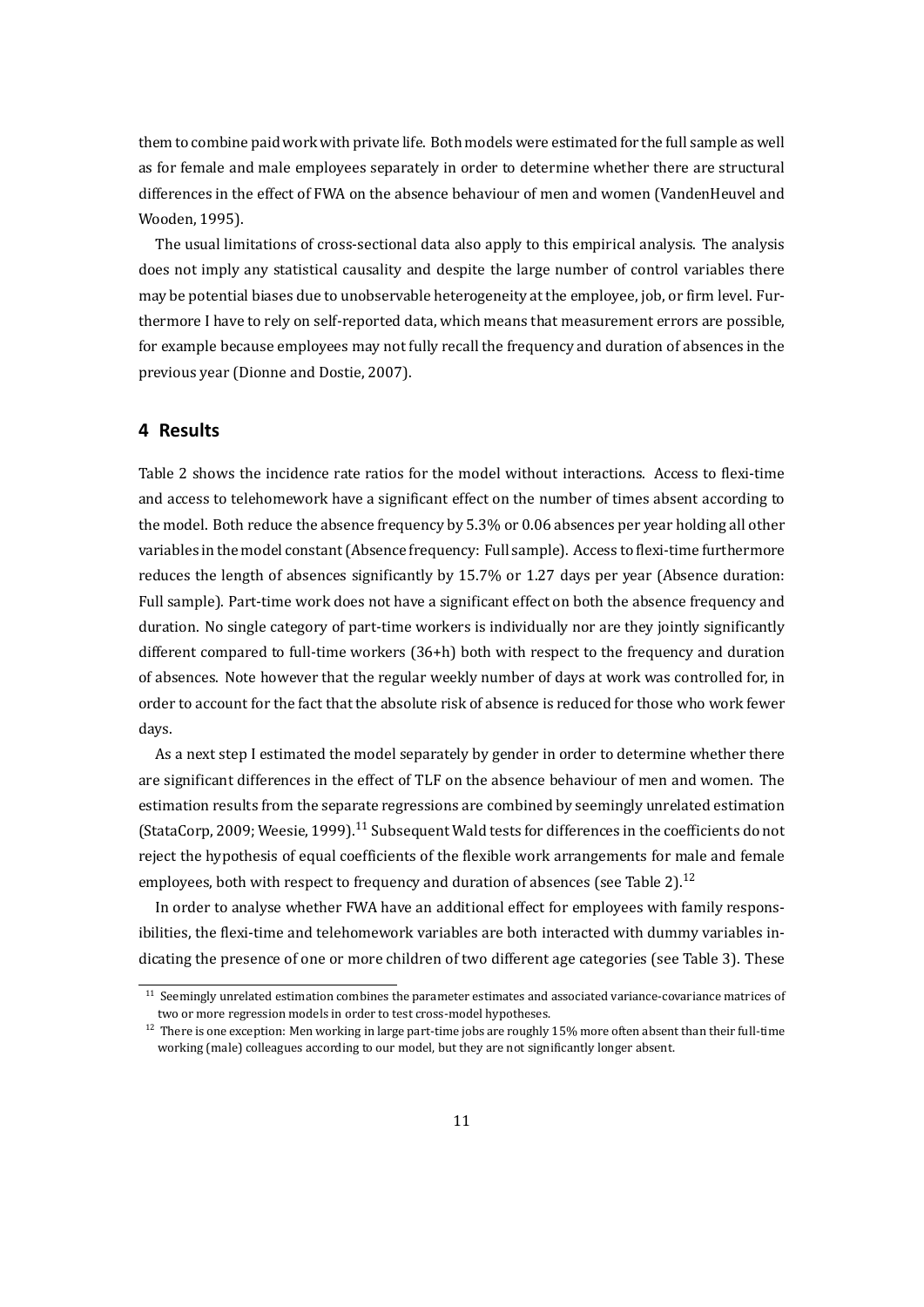| Variables                     |             | Absence frequency |             |             | Absence duration |             |
|-------------------------------|-------------|-------------------|-------------|-------------|------------------|-------------|
|                               | Full sample | Male only         | Female only | Full sample | Male only        | Female only |
| Flexi-time access             | $0.947*$    | 0.948             | 0.939       | $0.843**$   | $0.789***$       | $0.871*$    |
|                               | (0.0238)    | (0.0357)          | (0.0305)    | (0.0444)    | (0.0550)         | (0.0609)    |
| Telehomework access           | $0.947*$    | $0.927*$          | 0.965       | 0.953       | 0.968            | 0.931       |
|                               | (0.0217)    | (0.0321)          | (0.0289)    | (0.0471)    | (0.0649)         | (0.0604)    |
| Small part-time job (1-11h)   | 0.973       | 0.958             | 0.950       | 0.927       | 1.111            | 0.898       |
|                               | (0.0854)    | (0.143)           | (0.105)     | (0.184)     | (0.360)          | (0.219)     |
| Medium part-time job (12-19h) | 0.952       | 0.920             | 0.948       | 0.977       | 0.681            | 1.114       |
|                               | (0.0522)    | (0.0992)          | (0.0638)    | (0.119)     | (0.163)          | (0.154)     |
| Large part-time job (20-35h)  | 1.037       | $1.149*$          | 0.990       | 1.043       | 1.061            | 1.033       |
|                               | (0.0377)    | (0.0619)          | (0.0466)    | (0.0764)    | (0.109)          | (0.0964)    |
| Female                        | $1.156***$  |                   |             | 1.333***    |                  |             |
|                               | (0.0315)    |                   |             | (0.0867)    |                  |             |
| Children 0-5 years at home    | $1.071*$    | $1.154***$        | 1.023       | 0.981       | 1.000            | 1.034       |
|                               | (0.0292)    | (0.0449)          | (0.0395)    | (0.0604)    | (0.0892)         | (0.0845)    |
| Children 6+ years at home     | $0.935**$   | 1.000             | $0.878***$  | 0.917       | 0.898            | 0.959       |
|                               | (0.0221)    | (0.0334)          | (0.0287)    | (0.0480)    | (0.0609)         | (0.0694)    |
| 0 workdays per week           | $0.540*$    | 0.571             | 0.518       | 1.732       | 1.877            | $0.204***$  |
|                               | (0.146)     | (0.211)           | (0.176)     | (1.123)     | (1.122)          | (0.0840)    |
| 1 workday per week            | $0.377***$  | $0.208***$        | $0.511**$   | $0.308**$   | $0.159***$       | $0.384*$    |
|                               | (0.0676)    | (0.0553)          | (0.114)     | (0.117)     | (0.0808)         | (0.169)     |
| 2 workdays per week           | 1.003       | 1.168             | 0.985       | 0.822       | 1.005            | 0.788       |
|                               | (0.0617)    | (0.146)           | (0.0698)    | (0.105)     | (0.237)          | (0.118)     |
| 3 workdays per week           | 0.978       | 1.125             | 0.982       | $0.822*$    | 1.191            | $0.780*$    |
|                               | (0.0418)    | (0.107)           | (0.0490)    | (0.0698)    | (0.172)          | (0.0793)    |
| 4 workdays per week           | $1.073*$    | 1.054             | 1.077       | 1.066       | 1.020            | 1.109       |
|                               | (0.0316)    | (0.0416)          | (0.0456)    | (0.0673)    | (0.0804)         | (0.0936)    |
| 6 workdays per week           | 0.856       | 0.850             | 0.906       | 0.704       | $0.509***$       | 1.490       |
|                               | (0.103)     | (0.125)           | (0.190)     | (0.165)     | (0.0962)         | (0.670)     |
| $\alpha$                      | 0.443       | 0.544             | 0.331       | 3.743       | 4.255            | 3.125       |
|                               | (0.0241)    | (0.0386)          | (0.0273)    | (0.0662)    | (0.102)          | (0.0770)    |
| Observations                  | 15963       | 8724              | 7245        | 15752       | 8635             | 7123        |

<span id="page-11-0"></span>Table 2: Incidence rate ratios of flexible work arrangements on absence frequency and duration

Incidence rate ratios from negative binomial regression. Robust standard errors in parentheses.

 $* p < 0.05, ** p < 0.01,*** p < 0.001;$  a denotes the overdispersion parameter.

*Note:* Reference groups are employees with no access to flexi-time or telehomework, employees with full-time jobs (36+ hours), male employees, employees without children and employees with 5 workdays per week. Control variables include respondents' age, family status, whether partner holds a job, education, work experience, wage, contract type, executive position, overtime, multiple jobholdings, satisfaction with hours, (sub-)sector and firm size in all models.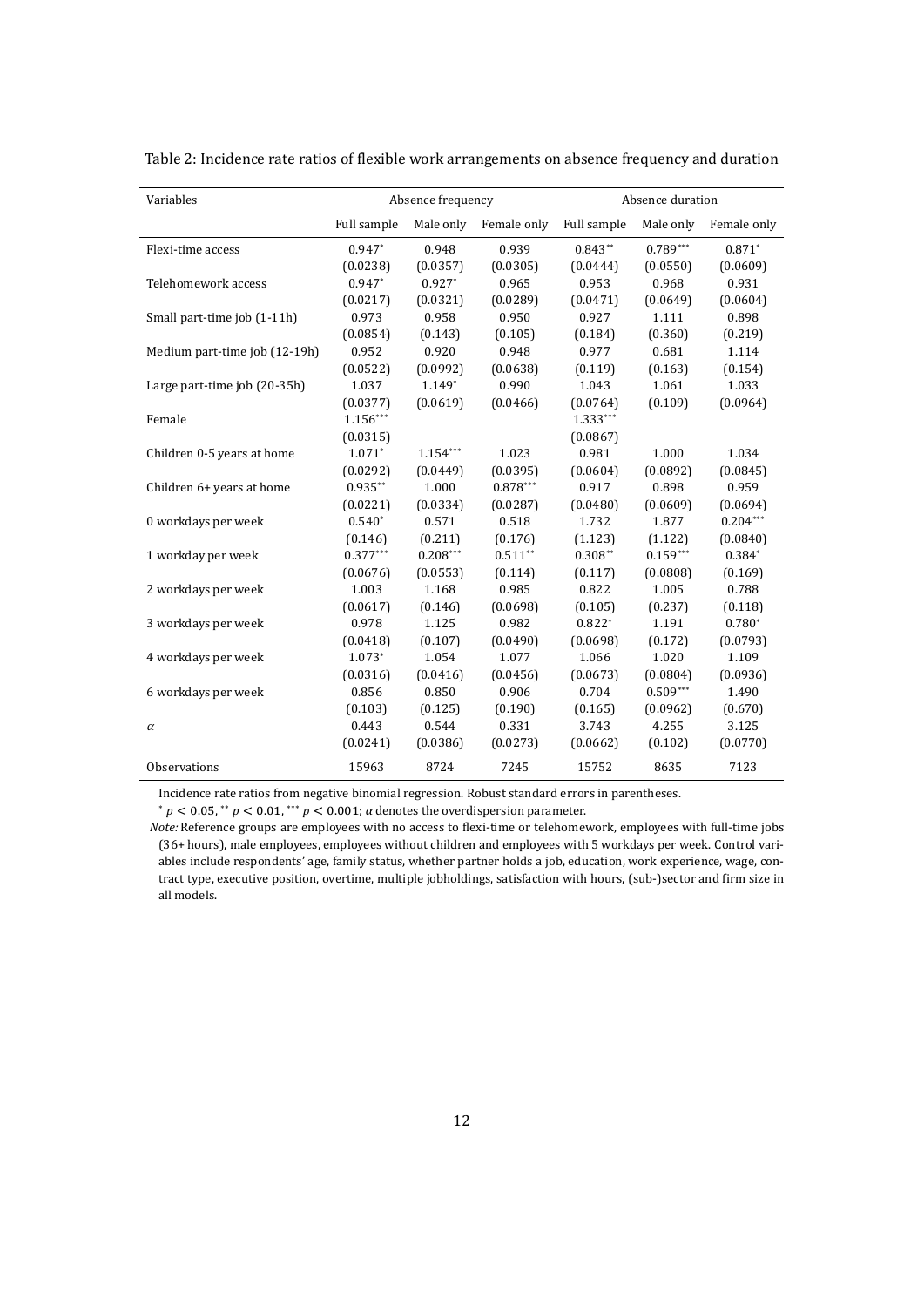interaction effects are not significantly different from zero for the full sample and for female employees, both with respect to the frequency and the duration of absences. For male employees without children and with small children up to 5 years of age, access to flexi-time is associated with a significant reduction in absence duration by about 31% or 3 days per year. The model does not show this effect however for male employees with children of six years and older and with flexi-time, i.e. male employees with older children do not seem to benefit from access to flexi-time regarding average absence duration. TLF therefore does not seem to have any additional effects for employees with children at home.

## **5 Discussion and conclusion**

Our analysis shows that increased temporal and locational flexibility is negatively associated with sickness absenteeism in general. Especially flexi-time, i.e. quickly adjustable temporal flexibility, reduces both the frequency and – in particular – the duration of absences. Telehomework or locational flexibility seems to mainly affect absence frequency but not absence duration. Long-term temporal flexibility in the form of part-time work finally does not appear to have a significant impact on absenteeism at all. So even though part-time employees report more often that their work is compatible with other commitments (Burchell et al., 2007; Fagan and Burchell, 2002), this is not reflected in fewer and shorter absences.<sup>13</sup> Hypothesis 1 and 2 are therefore not rejected by the data.

TLF is especially relevant for employees with famil[y resp](#page-15-7)onsibilities. This sh[ould b](#page-16-5)e reflected in lower absenteeism for this group in p[arti](#page-12-0)cular because TLF offers an alternative to 'emergencyinduced' absences, and because it may reduce work-life related stress in general. This reasoning is not supported by the data, however, neither with respect to gender differences in effects for flexitime and telehomework nor regarding the interactions of flexi-time and telehomework with the presence of children. Hypothesis 3 is thus rejected by the data. This finding may seem puzzling at first glance. Employees with access to telehomework and especially flexi-time report significantly more often than their colleagues without access to these arrangements that their working times match well with their private life (Possenriede and Plantenga, 2011). This improved fit between work and private life may not translate into fewer and shorter absences, however, because alternative arrangements like short-term care leave are available to react to emergencies (Olsen and Dahl, 2010). It is also possible that voluntary or family-related absenc[es wer](#page-18-4)e underreported in our data,

<span id="page-12-0"></span> $13$  This result also indicates the importance of distinguishing between the effects of increased flexibility of part-time work and the effects of less 'exposure' to work and adverse working conditions in empirical analysis. The long-term [tem](#page-18-6)poral flexibility of part-time work does not affect absenteeism, while the associated reduced exposure (i.e. the lower number of workdays) of part-time work reduces absences to some degree (see the incident rate ratios of the workdays variables in table 2 and table 3).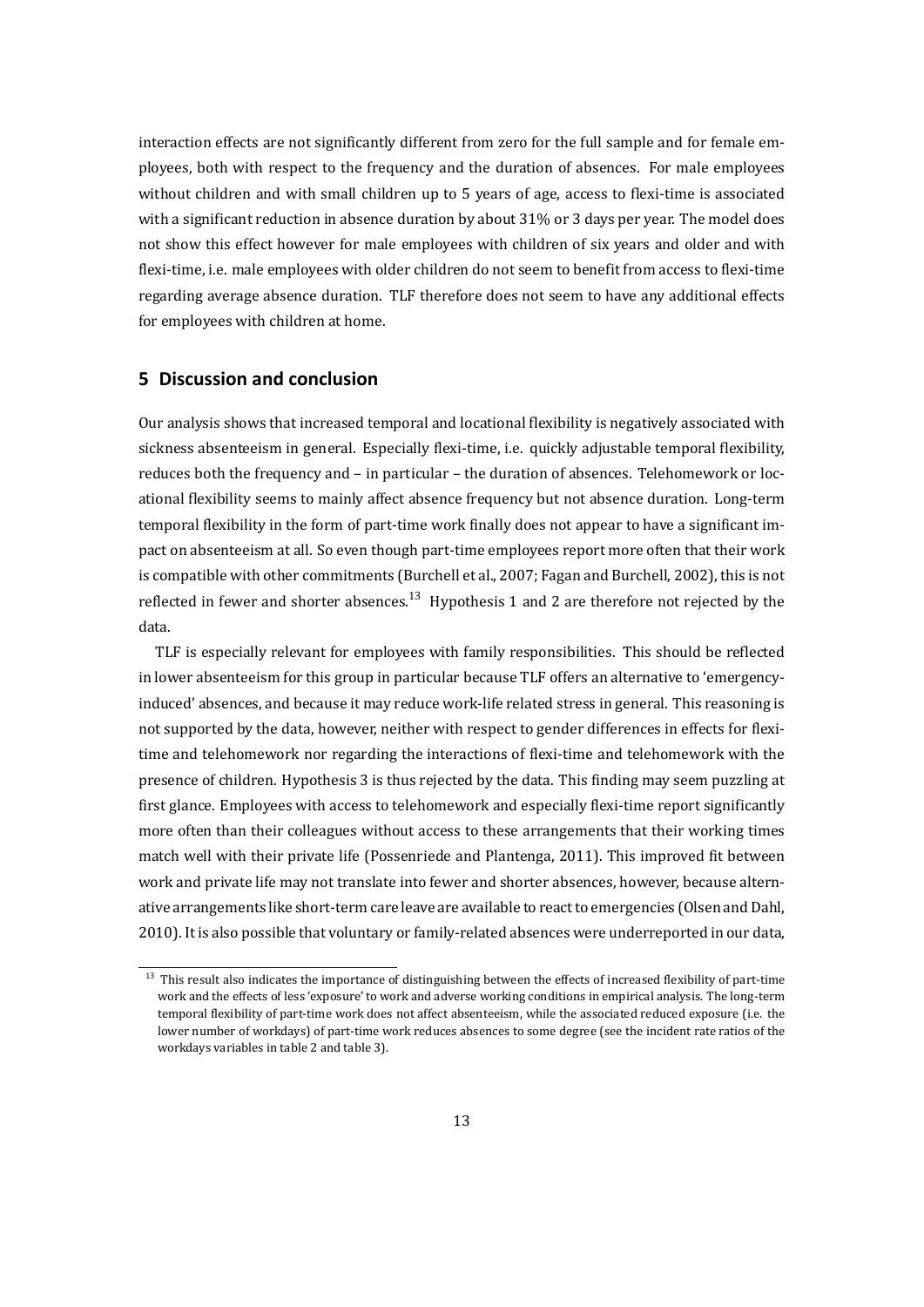| Variables                     |             | Absence frequency |             |             | Absence duration |             |
|-------------------------------|-------------|-------------------|-------------|-------------|------------------|-------------|
|                               | Full sample | Male only         | Female only | Full sample | Male only        | Female only |
| Flexi-time access             | $0.929*$    | 0.930             | 0.931       | $0.795**$   | $0.685***$       | 0.914       |
|                               | (0.0326)    | (0.0433)          | (0.0386)    | (0.0566)    | (0.0553)         | (0.0675)    |
| Telehomework access           | 0.942       | 0.941             | 0.946       | 1.013       | 1.052            | 0.933       |
|                               | (0.0319)    | (0.0425)          | (0.0381)    | (0.0704)    | (0.0814)         | (0.0676)    |
| Children 0-5 years at home    | 1.061       | 1.124             | 1.034       | 1.029       | 0.920            | 1.224*      |
|                               | (0.0461)    | (0.0770)          | (0.0577)    | (0.102)     | (0.114)          | (0.122)     |
| Children 6+ years at home     | $0.911*$    | 1.002             | $0.839***$  | 0.900       | 0.853            | 0.940       |
|                               | (0.0339)    | (0.0502)          | (0.0398)    | (0.0739)    | (0.0758)         | (0.0755)    |
| Flexi-time*Children 0-5       | 0.999       | 0.976             | 1.007       | 0.979       | 1.003            | 0.849       |
|                               | (0.0492)    | (0.0766)          | (0.0647)    | (0.104)     | (0.146)          | (0.0985)    |
| Flexi-time*Children 6+        | 1.044       | 1.047             | 1.019       | 1.141       | 1.315**          | 0.966       |
|                               | (0.0451)    | (0.0608)          | (0.0561)    | (0.108)     | (0.133)          | (0.0917)    |
| Telehomework*Children 0-5     | 1.023       | 1.089             | 0.968       | 0.941       | 1.186            | 0.839       |
|                               | (0.0487)    | (0.0830)          | (0.0621)    | (0.0965)    | (0.168)          | (0.0968)    |
| Telehomework*Children 6+      | 1.003       | 0.944             | 1.075       | 0.900       | $0.809*$         | 1.079       |
|                               | (0.0430)    | (0.0539)          | (0.0592)    | (0.0862)    | (0.0790)         | (0.101)     |
| Small part-time job (1-11h)   | 0.972       | 0.951             | 0.950       | 0.922       | 1.095            | 0.880       |
|                               | (0.0852)    | (0.144)           | (0.0929)    | (0.182)     | (0.320)          | (0.153)     |
| Medium part-time job (12-19h) | 0.952       | 0.918             | 0.947       | 0.972       | $0.674*$         | 1.109       |
|                               | (0.0522)    | (0.0994)          | (0.0586)    | (0.118)     | (0.123)          | (0.118)     |
| Large part-time job (20-35h)  | 1.037       | $1.148**$         | 0.988       | 1.040       | 1.046            | 1.031       |
|                               | (0.0376)    | (0.0508)          | (0.0414)    | (0.0759)    | (0.0787)         | (0.0749)    |
| Female                        | $1.156***$  |                   |             | $1.341***$  |                  |             |
|                               | (0.0316)    |                   |             | (0.0861)    |                  |             |
| 0 workdays per week           | $0.540*$    | 0.574             | 0.516       | 1.816       | 2.035            | $0.200*$    |
|                               | (0.146)     | (0.248)           | (0.243)     | (1.207)     | (1.289)          | (0.146)     |
| 1 workday per week            | $0.377***$  | $0.209***$        | $0.511***$  | $0.309**$   | $0.164***$       | $0.375***$  |
|                               | (0.0678)    | (0.0599)          | (0.0837)    | (0.116)     | (0.0547)         | (0.0899)    |
| 2 workdays per week           | 1.004       | 1.168             | 0.989       | 0.821       | 0.982            | $0.784*$    |
|                               | (0.0617)    | (0.126)           | (0.0649)    | (0.104)     | (0.185)          | (0.0870)    |
| 3 workdays per week           | 0.978       | 1.124             | 0.985       | $0.822*$    | 1.173            | $0.786**$   |
|                               | (0.0417)    | (0.0802)          | (0.0459)    | (0.0693)    | (0.147)          | (0.0629)    |
| 4 workdays per week           | 1.072*      | 1.053             | 1.078       | 1.069       | 1.014            | 1.105       |
|                               | (0.0316)    | (0.0364)          | (0.0420)    | (0.0669)    | (0.0590)         | (0.0770)    |
| 6 workdays per week           | 0.856       | 0.851             | 0.905       | 0.711       | $0.512**$        | 1.457       |
|                               | (0.103)     | (0.134)           | (0.222)     | (0.169)     | (0.124)          | (0.609)     |
| $\alpha$                      | 0.443       | 0.544             | 0.331       | 3.741       | 4.247            | 3.121       |
|                               | (0.0241)    | (0.0265)          | (0.0200)    | (0.0661)    | (0.0798)         | (0.0606)    |
| Observations                  | 15963       | 8724              | 7245        | 15752       | 8635             | 7123        |

<span id="page-13-0"></span>Table 3: Incidence rate ratios of flexible work arrangements on absence frequency and duration: Employees with children

Incidence rate ratios from negative binomial regression. Robust standard errors in parentheses.

 $* p < 0.05, ** p < 0.01,*** p < 0.001;$  a denotes the overdispersion parameter.

*Note:* Reference groups are employees with no access to flexi-time or telehomework, employees with full-time jobs (36+ hours), male employees, employees without children and employees with 5 workdays per week. Control variables include respondents' age, family status, whether partner holds a job, education, work experience, wage, contract type, executive position, overtime, multiple jobholdings, satisfaction with hours, (sub-)sector and firm size in all models.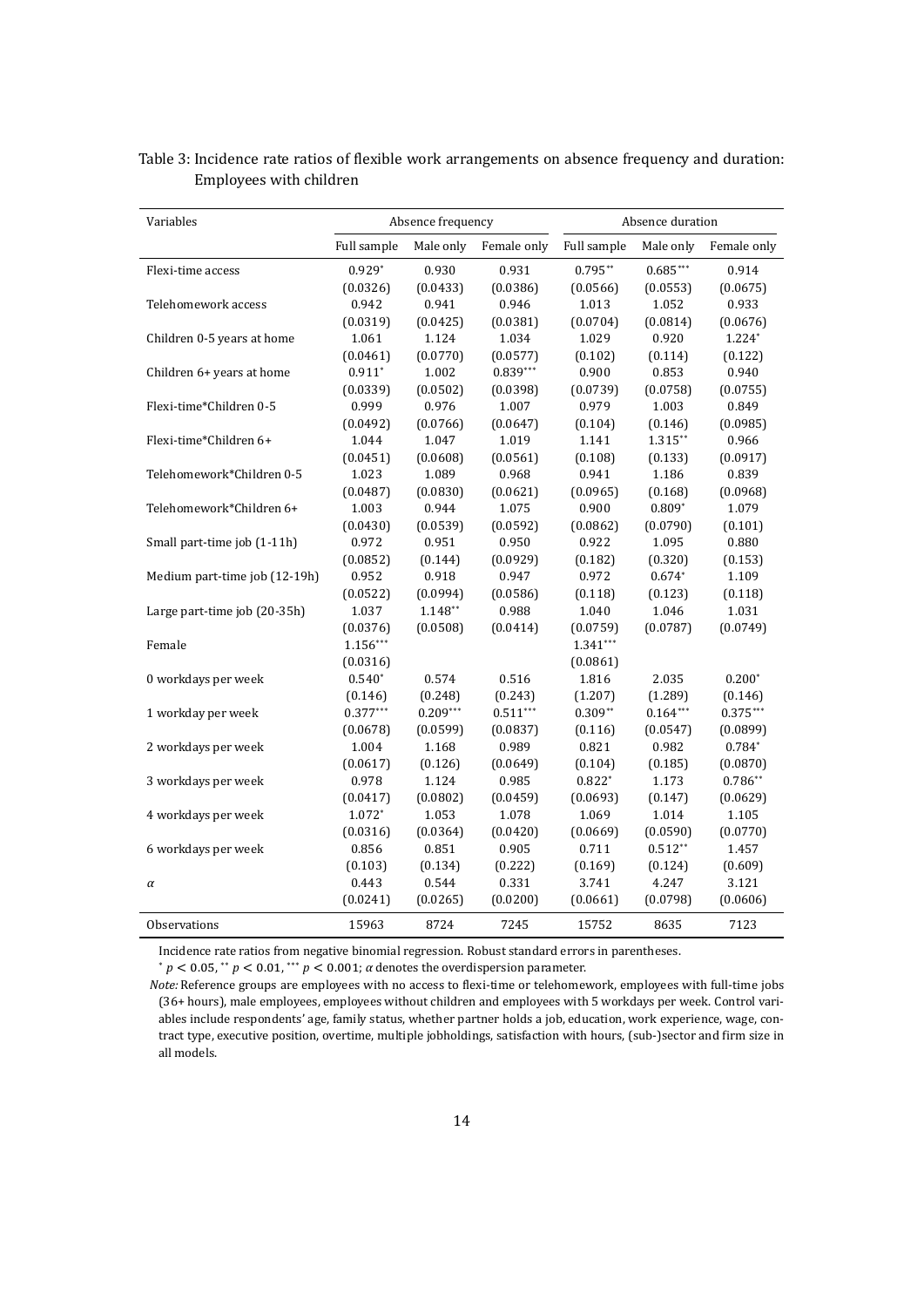though, since the dependent variables explicitly measure the frequency and length of *sickness* absence. Employees may thus be reluctant to report family-related absences in this category (Drago and Wooden, 1992; VandenHeuvel, 1997).<sup>14</sup>

Even though the data does not allow for firm conclusions on whether TLF mainly affects absenteeism because it lifts time-restrictions and changes employees' behaviour or because it improves empl[oyees'](#page-16-6) health, an educa[ted gu](#page-19-9)[ess](#page-14-0) is still possible. The behavioural effects of increased TLF on absenteeism should mainly concern and become apparent in short-term absences, since emergencies and minor indispositions by their very nature come at short notice and last shortly. Health-related effects of TLF on the other hand should be reflected in reductions in medium- and long-term absence. If the effect of TLF is relatively larger with respect to the frequency of absences than with respect to their duration, it can be interpreted as a short-term behavioural effect. If the relative effect is larger with respect to the length than to the frequency, however, it is likely to be a health-related effect. The analysis indicates that especially telehomework is associated with fewer but not with significantly shorter absences. This suggests that telehomework only reduces short-term absences and has an effect on employees' behaviour. Flexi-time reduces the frequency of absences similarly, but also has a considerable and highly significant effect on absence duration. Flexi-time therefore not only appears to affect the behaviour of employees but seems to have a positive influence on health as well.

The results of this study are certainly not a full cost-benefit analysis of TLF for employers. The costs of implementing TLF as well as the costs of absenteeism differ between sectors, firms and even types and groups of employees (Heywood and Jirjahn, 2004), which makes such an analysis extremely difficult. Other advantages of TLF, such as increases in productivity and organisational commitment, would have to be considered as well. The markedly negative association between TLF and absenteeism nevertheless support the case for TLF and [should](#page-17-6) further increase the interest of employers in TLF. It is therefore not only valuable for employees and in line with the preferences of modern knowledge workers. Increased TLF can be quite beneficial for employers as well.

<span id="page-14-0"></span><sup>&</sup>lt;sup>14</sup> On the reliability of self-reported data on sick leave in general, see van Poppel et al. (2002), Ferrie et al. (2005) and Voss et al. (2008).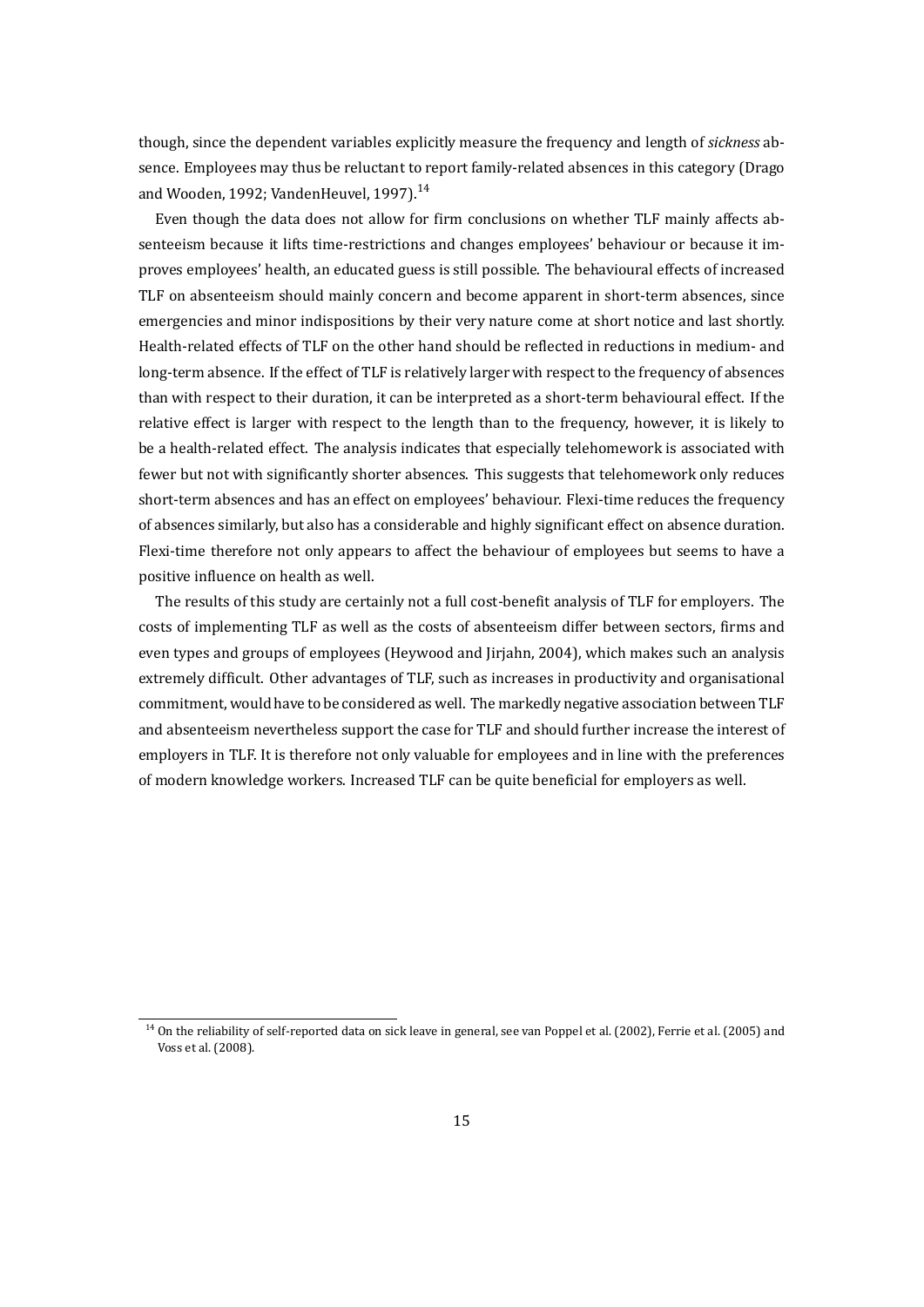### **References**

- Ala-Mursula, L., J. Vahtera, A. Kouvonen et al. (2006). 'Long hours in paid and domestic work and subsequent sickness absence: does control over daily working hours matter?' In: *Occupational* and Environmental Medicine 63.9, 608-616. URL: http://dx.doi.org/10.1136/oem.2005.023937.
- <span id="page-15-4"></span>Ala-Mursula, L., J. Vahtera, A. Linna et al. (2005). 'Employee worktime control moderates the effects of job strain and effort-reward imbalance on sickness absence: the 10-town study'. In: *Journal of Epidemiology and Community Health* 59.10 (Oct. 2005), 851-857. URL: [http://dx.doi.org/10.](http://dx.doi.org/10.1136/oem.2005.023937) 1136/jech.2004.030924.
- <span id="page-15-2"></span>Ala-Mursula, L., J. Vahtera, J. Pentti et al. (2004). 'Effect of employee worktime control on health: a prospective cohort study'. In:*Occupational and Environmental Medicine* [61.3 \(Mar. 2004\), 254–26](http://dx.doi.org/10.1136/jech.2004.030924)1. URL: [http://oem.bmj.com](http://dx.doi.org/10.1136/jech.2004.030924)/content/61/3/254.abstract.
- <span id="page-15-5"></span>Allen, S. G. (1981). 'An empirical model of work attendance'. In: *The Review of Economics and Statistics* 63.1 (Feb. 1981), 77-87. URL: http://www.jstor.org/stable/1924220.
- <span id="page-15-1"></span>Allen, [T. D. \(2001\). 'Family-supportive work environment](http://oem.bmj.com/content/61/3/254.abstract)s: the role of organizational perceptions'. In: *Journal of Vocational Behavior* 58.3 (June 2001), 414–435. Ěėđ: http://dx.doi.org/10.1006/ jvbe.2000.1774.
- <span id="page-15-0"></span>Anxo, D. et al. (2006). *Working time options over the life course: new work patterns and company strategies*. Eurofound report. ef05160: Office for Official Publication[s of the European Communit](http://dx.doi.org/10.1006/jvbe.2000.1774)[ies, Apr. 2006, p](http://dx.doi.org/10.1006/jvbe.2000.1774). 145. URL: http://www.eurofound.europa.eu/pubdocs/2005/160/en/1/ ef05160en.pdf.
- Burchell, B. et al. (2007). *Working conditions in the European Union: the gender perspective*. Eurofound report. ef07108: Offi[ce for Official Publications of the European Communities, Dec. 2007.](http://www.eurofound.europa.eu/pubdocs/2005/160/en/1/ef05160en.pdf) URL: [http://ww](http://www.eurofound.europa.eu/pubdocs/2005/160/en/1/ef05160en.pdf)w.eurofound.europa.eu/pubdocs/2007/108/en/1/ef07108en.pdf.
- <span id="page-15-7"></span>Cameron, A. C. and P. K. Trivedi (1998). *Regression analysis of count data*. Econometric Society Monographs 30. Cambridge: Cambridge University Press, Sept. 1998. unl.: http://dx.doi.org/ 10.2[277/0521635675.](http://www.eurofound.europa.eu/pubdocs/2007/108/en/1/ef07108en.pdf)
- <span id="page-15-8"></span>Cameron, A. C. and P. K. Trivedi (2010). *Microeconometrics using stata*. Rev. ed. College Station, TX: Stata Press, May 2010.
- C[hung, H. \(2009\).](http://dx.doi.org/10.2277/0521635675) *Flexibility for whom? Working time flexibility practices of European companies*. Tilburg: Tilburg University, Nov. 2009. URL: http://arno.uvt.nl/show.cgi?fid=100156.
- Costa, G., S. Sartori and T. Åkerstedt (2006). 'Influence of flexibility and variability of working hours on health and well-being'. In: *Chronobiology International* 23.6, 1125–1137. URL: http://dx.doi. org/10.1080/07420520601087491.
- <span id="page-15-6"></span><span id="page-15-3"></span>Costal, G., L. Pickup and V. Martino (1988). 'Commuting — a further stress factor for working people: evidence from the European Community. An empirical study'. In: *Interna[tional Archives](http://dx.doi.org/10.1080/07420520601087491)*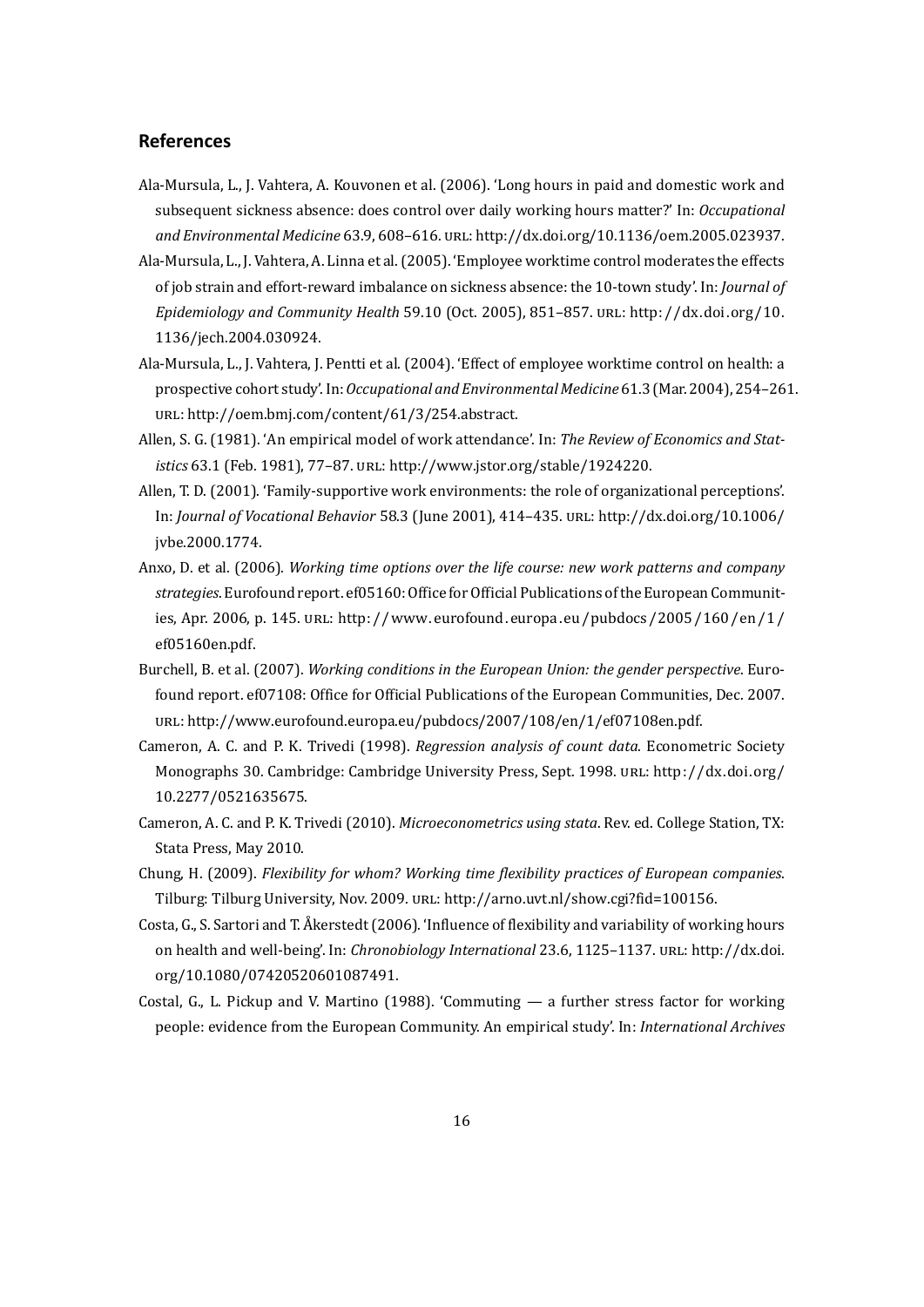*of Occupational and Environmental Health* 60.5 (May 1988), pp. 377–385. Ěėđ: http://dx.doi. org/10.1007/BF00405674.

- Dionne, G. and B. Dostie (2007). 'New evidence on the determinants of absenteeism using linked employer-employee data'. In: *Industrial & Labor Relations Review* 61.1 (Oct. 2007[\), p. 6.](http://dx.doi.org/10.1007/BF00405674) URL: http: [//digitalcommons.ilr.corne](http://dx.doi.org/10.1007/BF00405674)ll.edu/ilrreview/vol61/iss1/6.
- Drago, R. and M. Wooden (1992). 'The determinants of labor absence: economic factors and workgroup norms across countries'. In:*Industrial and Labor Relations Review* 45.4 (June 1992), 7[64–77](http://digitalcommons.ilr.cornell.edu/ilrreview/vol61/iss1/6)8. URL: [http://www.jstor.org/stable/2524592.](http://digitalcommons.ilr.cornell.edu/ilrreview/vol61/iss1/6)
- <span id="page-16-6"></span>Dunn, L. F. and S. A. Youngblood (1986). 'Absenteeism as a mechanism for approaching an optimal labor market equilibrium: an empirical study'. In: *The Review of Economics and Statistics* 68.4 (Nov. 1986), 668-674. URL: http://www.jstor.org/stable/1924526.
- Edwards, P. and K. Greasley (2010). *Absence from work*. Eurofound report. Dublin: European Foundation for the Improvement of Living and Working Conditions, July 2010. URL: http://www. eurofound.europa.eu/docs[/ewco/tn0911039s/tn0911039s.pdf.](http://www.jstor.org/stable/1924526)
- <span id="page-16-0"></span>Fagan, C. and B. Burchell (2002). *Gender, jobs and working conditions in the European Union*. Eurofound report. Luxembourg: Office for Official Publications of the European Co[mmunities.](http://www.eurofound.europa.eu/docs/ewco/tn0911039s/tn0911039s.pdf) URL: [http://www.eurofound.europa.eu/pubdocs/2002/49/en/1/ef0](http://www.eurofound.europa.eu/docs/ewco/tn0911039s/tn0911039s.pdf)249en.pdf.
- <span id="page-16-5"></span>Faragher, E. B., M. Cass and C. L. Cooper (2005). 'The relationship between job satisfaction and health: a meta-analysis'. In:*Occupational and Environmental Medicine* 62.2 (Feb. 2005), 105–112. URL: [http://www.jstor.org/stable/27732461.](http://www.eurofound.europa.eu/pubdocs/2002/49/en/1/ef0249en.pdf)
- <span id="page-16-3"></span>Ferrie, J. E. et al. (2005). 'A comparison of self-reported sickness absence with absences recorded in employers' registers: evidence from the Whitehall II study'. In: *Occupational and Environmental Medicine* 62.2 (Feb. 2005), 74-79. URL: http://dx.doi.org/10.1136/oem.2004.013896.
- Fischer, J. A. and A. Sousa-Poza (2009). 'Does job satisfaction improve the health of workers? New evidence using panel data and objective measures of health'. In: *Health Economics* 18.1, 71–89. URL: http://dx.doi.org/10.1002/hec.13[41.](http://dx.doi.org/10.1136/oem.2004.013896)
- <span id="page-16-4"></span>Geurts, S. et al. (2009). 'Worktime demands and work-family interference: does worktime control buffer the adverse effects of high demands?' In: *Journal of Business Ethics* 84 (Jan. 2009), 229–241. URL: [http://dx.doi.org/10.1007/](http://dx.doi.org/10.1002/hec.1341)s10551-008-9699-y.
- <span id="page-16-2"></span>Gourieroux, C., A. Monfort and A. Trognon (1984). 'Pseudo maximum likelihood methods: applications to poisson models'. In: *Econometrica* 52.3 (May 1984), 701-720. URL: http://www.jstor. org/stable/19[13472.](http://dx.doi.org/10.1007/s10551-008-9699-y)
- <span id="page-16-7"></span><span id="page-16-1"></span>Greenhaus, J. H. and N. J. Beutell (1985). 'Sources of conflict between work and family roles'. In: *The Academy of Management Review* 10.1 (Jan. 1985), 76–88. URL: http://www[.jstor.org/stable/](http://www.jstor.org/stable/1913472) [258214.](http://www.jstor.org/stable/1913472)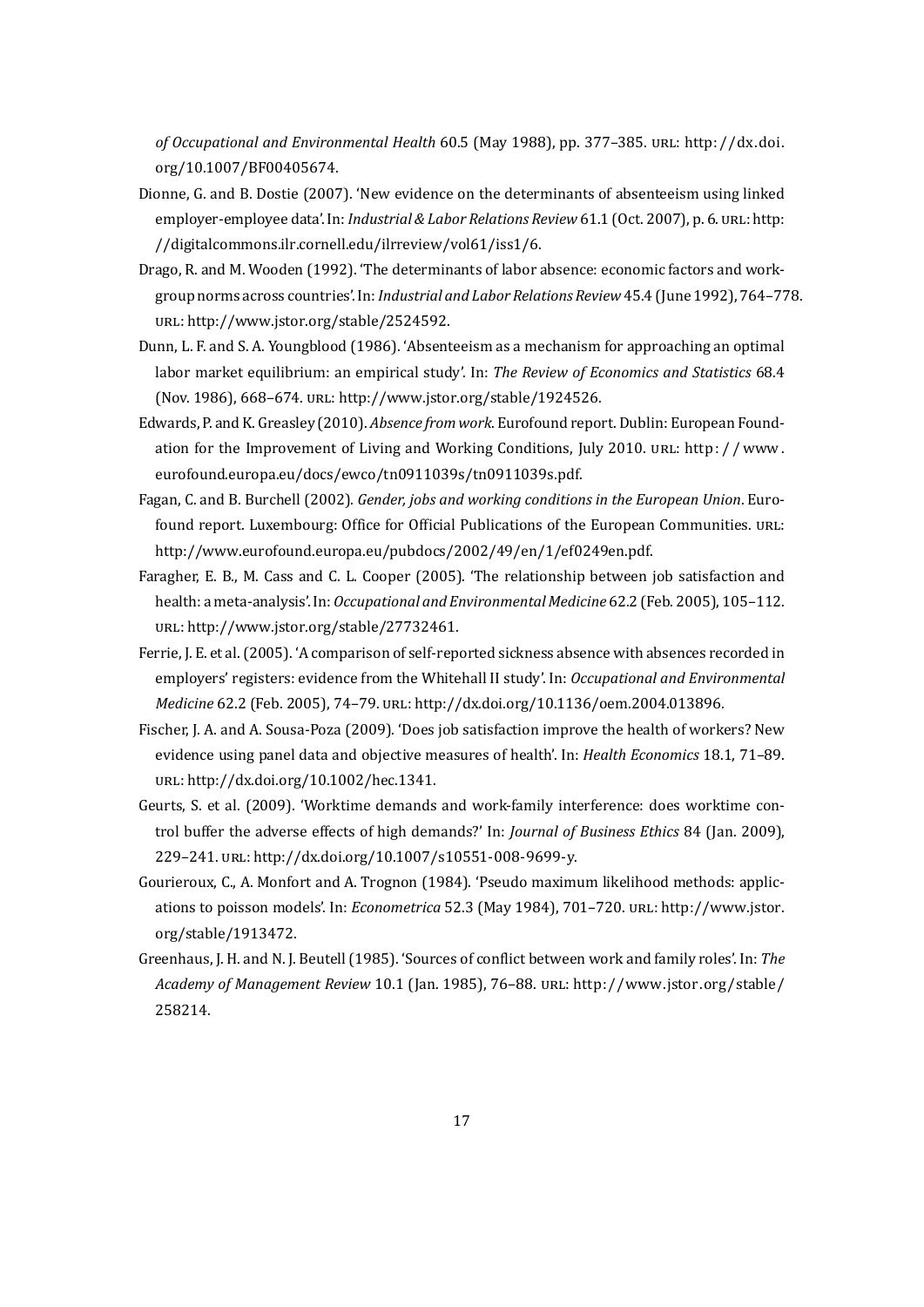- Grzywacz, J. G., D. S. Carlson and S. Shulkin (2008). 'Schedule flexibility and stress: linking formal flexible arrangements and perceived flexibility to employee health'. In: *Community, Work & Family* 11.2 (May 2008), 199-214. URL: http://dx.doi.org/10.1080/13668800802024652.
- <span id="page-17-4"></span>Hamermesh, D. S. (1998). 'When we work'. In: *The American Economic Review* 88.2 (May 1998), 321–325. URL: http://www.jstor.org/stable/116941.
- Hamermesh, D. S. (1999). 'The timing of work over time'. In: *[The Economic Journal](http://dx.doi.org/10.1080/13668800802024652)* 109.452, 37–66. URL: http://dx.doi.org/10.1111/1468-0297.00390.
- Hamermesh, D. S[. \(2002\). 'Timing, togetherness and tim](http://www.jstor.org/stable/116941)e windfalls'. In: *Journal of Population Eco*nomics 15.4 (Nov. 2002), 601-623. URL: http://dx.doi.org/10.1007/s001480100092.
- Hamer[mesh, D. S. and G. A. Pfann \(2005\).](http://dx.doi.org/10.1111/1468-0297.00390) *The economics of time use*. Contributions to Economic Analysis 271. Amsterdam: Elsevier Science, Mar. 2005.
- Hansen, C. D. and J. H. Andersen (2009). 'Si[ck at work—a risk factor for long-term sicknes](http://dx.doi.org/10.1007/s001480100092)s absence at a later date?' In: *Journal of Epidemiology and Community Health* 63.5 (May 2009), 397–402. ur. http://dx.doi.org/10.1136/jech.2008.078238.
- Hartman, H., J. Kartopawiro and F. Jansen (2010). 'Ziekteverzuim en arbeidsongeschiktheid'. In: *De Nederlandse Economie 2009*. Ed. by CBS. Den Haag/Heerlen: Centraal Bureau voor de Statistiek, Sept[. 2010, pp. 173–187.](http://dx.doi.org/10.1136/jech.2008.078238) url.: http://www.cbs.nl/NR/rdonlyres/2F38959A-361A-42AC-9377-9984FA7C426D/0/2009p19p173art.pdf.
- <span id="page-17-2"></span>Heywood, J. S. and U. Jirjahn (2004). 'Teams, teamwork and absence'. In: *The Scandinavian Journal of Economics* 106.4, 765-782. URL: [http://dx.doi.org/10.1111/j.0347-0520.2004.00387.x.](http://www.cbs.nl/NR/rdonlyres/2F38959A-361A-42AC-9377-9984FA7C426D/0/2009p19p173art.pdf)
- <span id="page-17-6"></span>H[eywood, J. S. and U. Jirjahn \(2009\). 'Family-frien](http://www.cbs.nl/NR/rdonlyres/2F38959A-361A-42AC-9377-9984FA7C426D/0/2009p19p173art.pdf)dly practices and worker representation in germany'. In: *Industrial Relations: A Journal of Economy and Society* 48.1, 121-145. URL: http://dx. doi.org/10.1111/j.1468-232X.200[8.00548.x.](http://dx.doi.org/10.1111/j.0347-0520.2004.00387.x)
- <span id="page-17-0"></span>Isusi, I. and A. Corral (2004). *Part-time work in Europe*. Eurofound report. Dublin: European Foundation for the Improvement of Living and Working Conditions, Mar. 2004. URL: http://www. [eurofound.europa.eu/ewco/reports/TN0403](http://dx.doi.org/10.1111/j.1468-232X.2008.00548.x)TR01/TN0403TR01.htm.
- <span id="page-17-5"></span>Jann, B. (2005). 'Making regression tables from stored estimates'. In: *Stata Journal* 5.3, 288–308. URL: http://www.stata-journal.com/article.html?article=st0085.
- Ja[nn, B. \(2007\). 'Making regression tables simplified'. In:](http://www.eurofound.europa.eu/ewco/reports/TN0403TR01/TN0403TR01.htm) *Stata Journal* 7.2, 227–244. URL: http: //www.stata-journal.com/article.html?article=st0085\_1.
- Kellihe[r, C. and D. Anderson \(2010\). 'Doing more with less? Flexib](http://www.stata-journal.com/article.html?article=st0085)le working practices and the intensification of work'. In: *Human Relations* 63.1 (Jan. 2010), 83-106. URL: http://dx.doi[.org/](http://www.stata-journal.com/article.html?article=st0085_1) [10.1177/0018726709349199.](http://www.stata-journal.com/article.html?article=st0085_1)
- <span id="page-17-3"></span><span id="page-17-1"></span>Kim, J. S. and A. F. Campagna (1981). 'Effects of flexitime on employee attendance and performance: a field experiment'. In: *The Academy of Management Journal* 24.4 (Dec. 19[81\), 729–741.](http://dx.doi.org/10.1177/0018726709349199) URL: [http://www.jstor.org/stable/2](http://dx.doi.org/10.1177/0018726709349199)56172.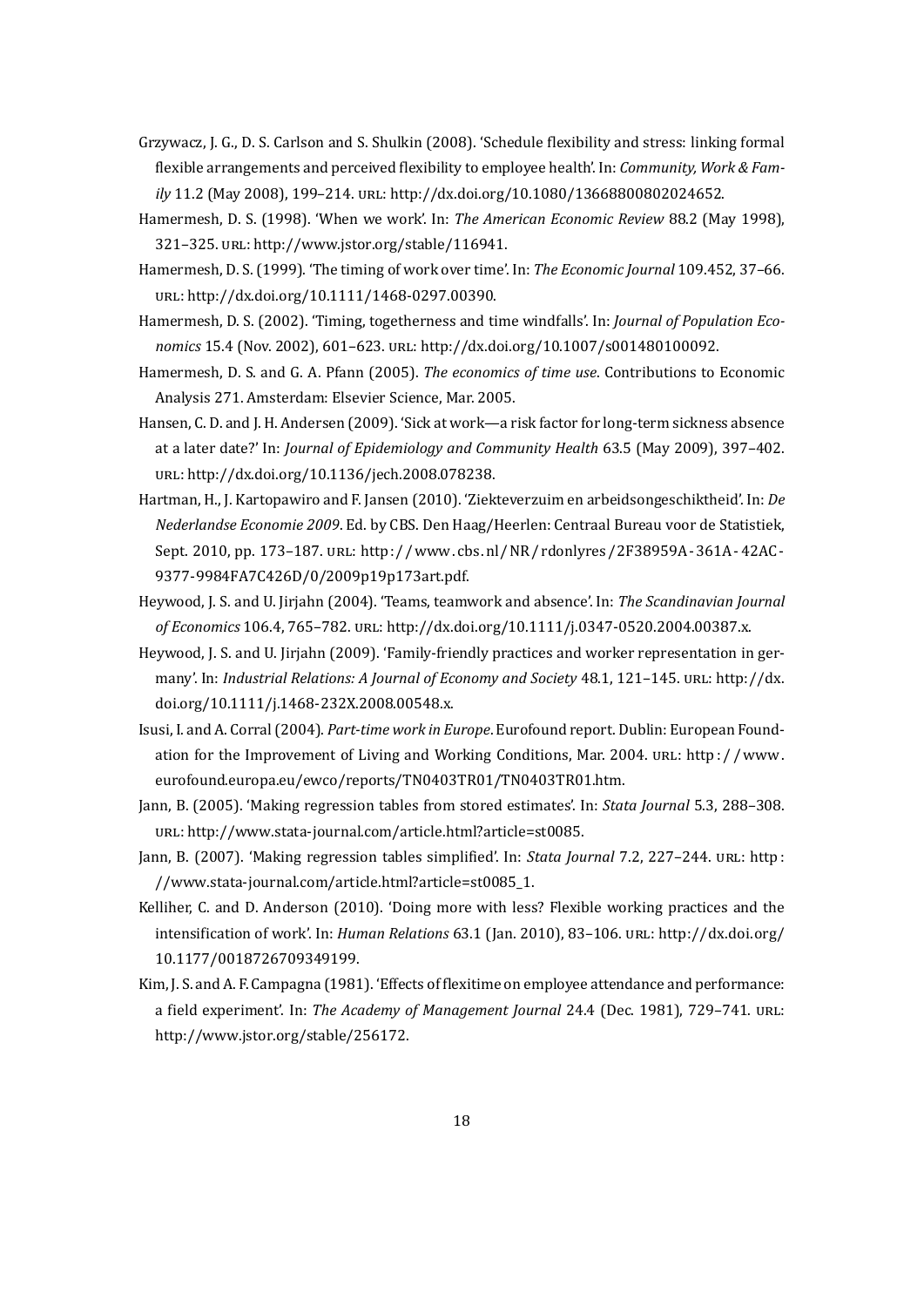- Kivimäki, M. et al. (2005). 'Working while ill as a risk factor for serious coronary events: the Whitehall II study'. In: *American Journal of Public Health* 95.1 (Jan. 2005), 98-102. URL: http://dx.doi. org/10.2105/AJPH.2003.035873.
- Kremer, M. (1993). 'The O-ring theory of economic development'. In: *The Quarterly Journal of Economics* 108.3, 551–575. URL: http://www.jstor.org/stable/2118400.
- <span id="page-18-5"></span>Kr[istensen, T. S. \(1991\). 'Sickness ab](http://dx.doi.org/10.2105/AJPH.2003.035873)sence and work strain among Danish slaughterhouse workers: an analysis of absence from work regarded as coping behaviour'. In: *Social Science & Medicine* 32.1, 15-27. URL: http://dx.[doi.org/10.1016/0277-9536\(91\)90122-](http://www.jstor.org/stable/2118400)S.
- Lewis, S. (2003). 'Flexible working arrangements: implementation, outcomes, and management'. In: *International Review of Industrial and Organizational Psychology*. Ed. by C. L. Cooper and I. T. Robertson. Vol. 18. Chichester, UK: John Wiley & Sons, 1-28. URL: http://dx.doi.org/10.1002/ 0470013346.ch1.
- <span id="page-18-2"></span>Long, J. S. (1997). *Regression models for categorical and limited dependent variables*. Thousand Oaks, CA: Sage.
- <span id="page-18-8"></span>L[ong, J. S. and J. Free](http://dx.doi.org/10.1002/0470013346.ch1)se (2005). *Regression models for categorical dependent variables using stata*. 2nd ed. College Station, TX: Stata Press.
- <span id="page-18-9"></span>Messenger, J. C. (2010). 'Working time trends and developments in Europe'. In: *Cambridge Journal of Economics* 35.2 (July 2010), 295-316. URL: http://dx.doi.org/10.1093/cje/beq022.
- <span id="page-18-0"></span>MinBZK (2005). *Personeels- en mobiliteitsonderzoek overheidspersoneel 2003-2004*. Report. Den Haag: Ministerie van Binnenlandse Zaken en Koninkrijksrelaties, Apr. 2005. URL: http://www. arbeidenoverheid.nl.
- <span id="page-18-7"></span>Olsen, K. M. and S.-Å. Dahl (2010). 'Working time: implications for sickness absence and the work–family balance'. In: *International Journal of Social Welfare* 19.1, 45–53. URL: http://dx.doi.[org/10.1111/](http://www.arbeidenoverheid.nl) [j.1468-2397.2008.00](http://www.arbeidenoverheid.nl)619.x.
- <span id="page-18-6"></span>Owen, J. D. (1977). 'Flexitime: some problems and solutions'. In: *Industrial and Labor Relations Review* 30.2 (Jan. 1977), 152-160. URL: http://www.jstor.org/stable[/2522869.](http://dx.doi.org/10.1111/j.1468-2397.2008.00619.x)
- <span id="page-18-1"></span>Pl[antenga, J. \(2003\). 'Changin](http://dx.doi.org/10.1111/j.1468-2397.2008.00619.x)g work and life patterns: examples of new working-time arrangements in the European member states'. In: *Changing Life Patterns in Western Industrial Societies*. Ed. by J. Z. Giele and E. Holst. Advan[ces in Life Course Research 8. Oxford: E](http://www.jstor.org/stable/2522869)lsevier, Dec. 2003, 119–135. URL: http://dx.doi.org/10.1016/S1040-2608(03)08006-7.
- <span id="page-18-4"></span><span id="page-18-3"></span>Possenriede, D. and J. Plantenga (2011). *Access to flexible work arrangements, working-time fit and job satisfaction*. Discussion Paper 11-22. Utrecht: Utrecht University School of Economics, Nov. 2011. URL: htt[p://www.uu.nl/SiteCollectionDocuments/REBO/REB](http://dx.doi.org/10.1016/S1040-2608(03)08006-7)O\_USE/REBO\_USE\_OZZ/ 11-22.pdf.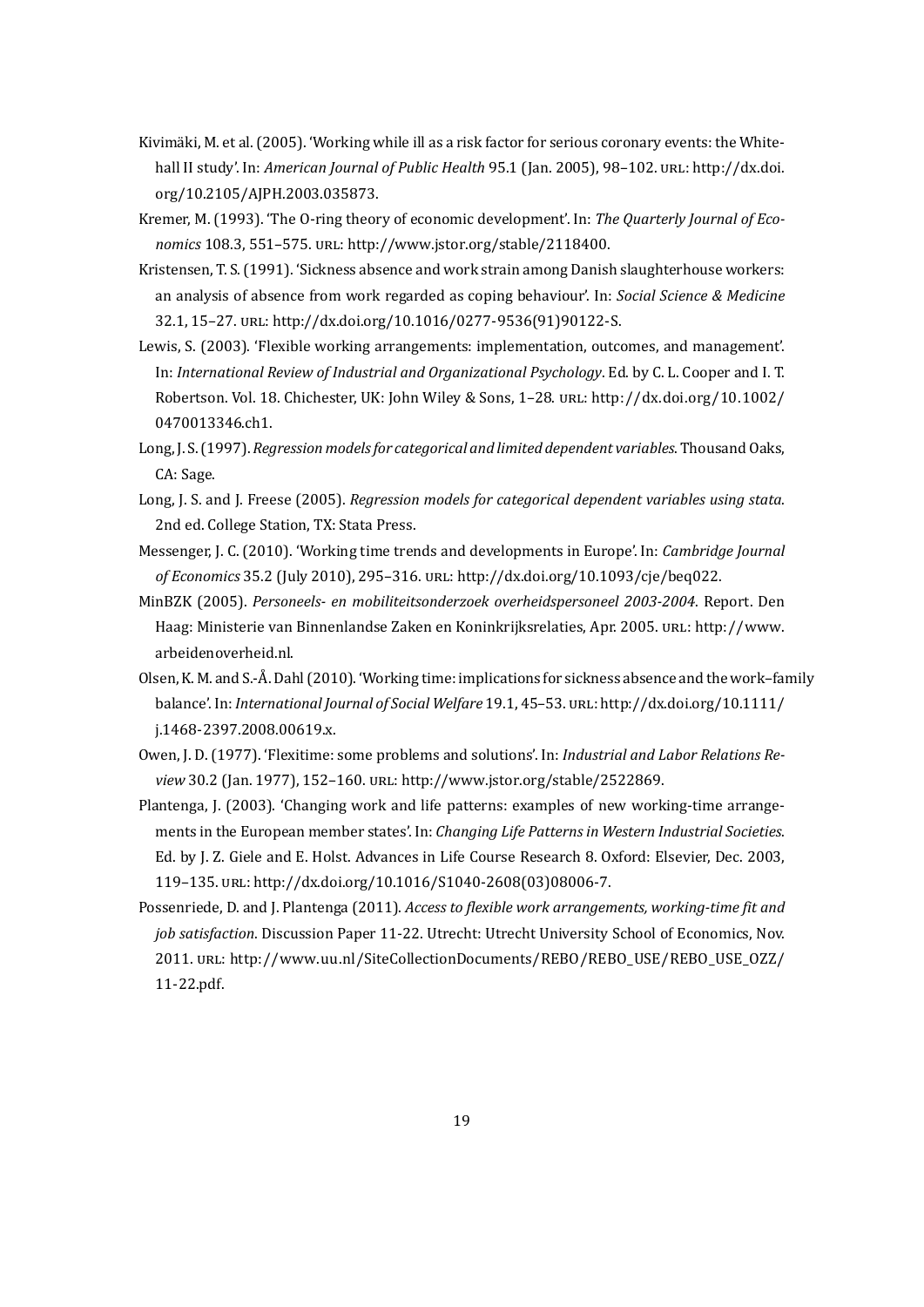- Ralston, D. A. and M. F. Flanagan (1985). 'The effect of flextime on absenteeism and turnover for male and female employees'. In: *Journal of Vocational Behavior* 26.2 (Apr. 1985), 206–217. URL: http://dx.doi.org/10.1016/0001-8791(85)90019-3.
- <span id="page-19-3"></span>Rau, B. (2003). 'Flexible work arrangements'. In: *Work and Family Encyclopedia*. Ed. by E. E. Kossek and M. Pitt-Catsouphes. Chestnut Hill, MA: Sloan Work and Family Research Network. URL: http: [//wfnetwork.bc.edu/encyclopedia\\_entry.php?id=24](http://dx.doi.org/10.1016/0001-8791(85)90019-3)0.
- <span id="page-19-2"></span>Reilly, P. A. (2001). *Flexibility at work: balancing the interests of employer and employee*. Aldershot: Gower, Mar. 2001.
- Riedmann, A. et al. (2010). *[European Company Survey 2](http://wfnetwork.bc.edu/encyclopedia_entry.php?id=240)009 overview*. Eurofound report. Luxembourg: Office for Official Publications of the European Communities, Mar. 2010. URL: http: //www.eurofound.europa.eu/pubdocs/2010/05/en/1/EF1005EN.pdf.
- <span id="page-19-0"></span>Scandura, T. A. and M. J. Lankau (1997). 'Relationships of gender, family responsibility and flexible work hours to organizational commitment and job satisfaction'. In: *Journal of Organization[al Be](http://www.eurofound.europa.eu/pubdocs/2010/05/en/1/EF1005EN.pdf)*havior 18.4 (July 1997), 377-391. URL: [http://www.jstor.org/stable/31](http://www.eurofound.europa.eu/pubdocs/2010/05/en/1/EF1005EN.pdf)00183.
- <span id="page-19-4"></span>StataCorp (2009). 'Suest'. In: *Stata Base Reference Manual. Release 11*. College Station, TX: Stata Press, pp. 1800–1818.
- StataCorp (2011). *Stata: Release 11.2*. Coll[ege Station, TX, Mar. 2011.](http://www.jstor.org/stable/3100183) URL: http://www.stata.com.
- <span id="page-19-7"></span>VandenHeuvel, A. (1997). 'Absence because of family responsibilities: an examination of explanatory factors'. In: *Journal of Family and Economic Issues* 18.3 (Mar. 1997), 273-297. URL: http: //dx.doi.org/10.1023/A:1024926913288.
- <span id="page-19-9"></span><span id="page-19-5"></span>VandenHeuvel, A. and M. Wooden (1995). 'Do explanations of absenteeism differ for men and women?' In: *Human Relations* 48.11 (Nov. 1995), 1309–1329. URL: http://dx.doi.org/10.1[177/](http://dx.doi.org/10.1023/A:1024926913288) [001872679504801104.](http://dx.doi.org/10.1023/A:1024926913288)
- <span id="page-19-6"></span>Van Poppel, M. N. M. et al. (2002). 'Measuring sick leave: a comparison of self-reported data on sick leave and data from company records'. In: *Occupational Medicine* [52.8 \(Dec. 2002\), 485–490.](http://dx.doi.org/10.1177/001872679504801104) URL: [http://dx.doi.org/1](http://dx.doi.org/10.1177/001872679504801104)0.1093/occmed/52.8.485.
- Voss, M. et al. (2008). 'Comparisons of self-reported and register data on sickness absence among public employees in Sweden'. In:*Occupational and Environmental Medicine* 65 (Jan. 2008), 61–67. URL: [http://dx.doi.org/10.1136/oem.2006.031427](http://dx.doi.org/10.1093/occmed/52.8.485).
- Weesie, J. (1999). 'sg121: seemingly unrelated estimation and the cluster-adjusted sandwich estimator'. In: *Stata Technical Bulletin* 52, 34–74. URL: http://www.stata.com/products/stb/ jour[nals/stb52.pdf.](http://dx.doi.org/10.1136/oem.2006.031427)
- <span id="page-19-8"></span><span id="page-19-1"></span>Welz, C. and F. Wolf (2010). *Telework in the European Union*. Eurofound report. Dublin: European Foundation for the Improvement of Living and Work[ing Conditions, Jan. 2010, p. 28.](http://www.stata.com/products/stb/journals/stb52.pdf) URL: http: [//www.eurofound.](http://www.stata.com/products/stb/journals/stb52.pdf)europa.eu/docs/eiro/tn0910050s/tn0910050s.pdf.